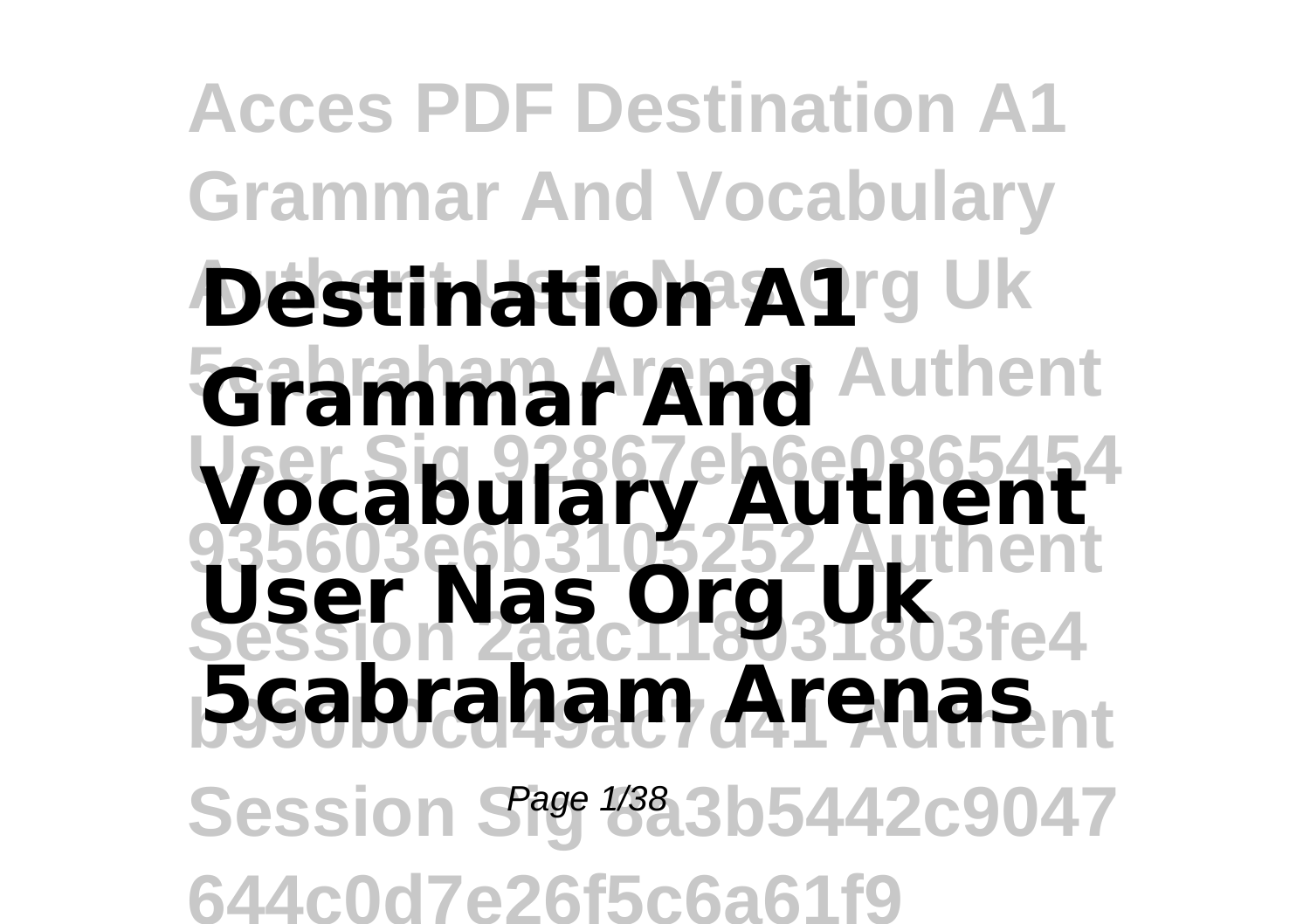**Acces PDF Destination A1 Grammar And Vocabulary Authent User Nas Org Uk Authent User Sig 92 5cabraham Arenas Authent 867eb6e086545493 User Sig 92867eb6e0865454 5603e6b3105252 935603e6b3105252 Authent Authent Session 2a Session 2aac118031803fe4 ac118031803fe4b99** b990b0cd<sup>page 2/387</sup>d41 Authent **Session Sig 8a3b5442c9047**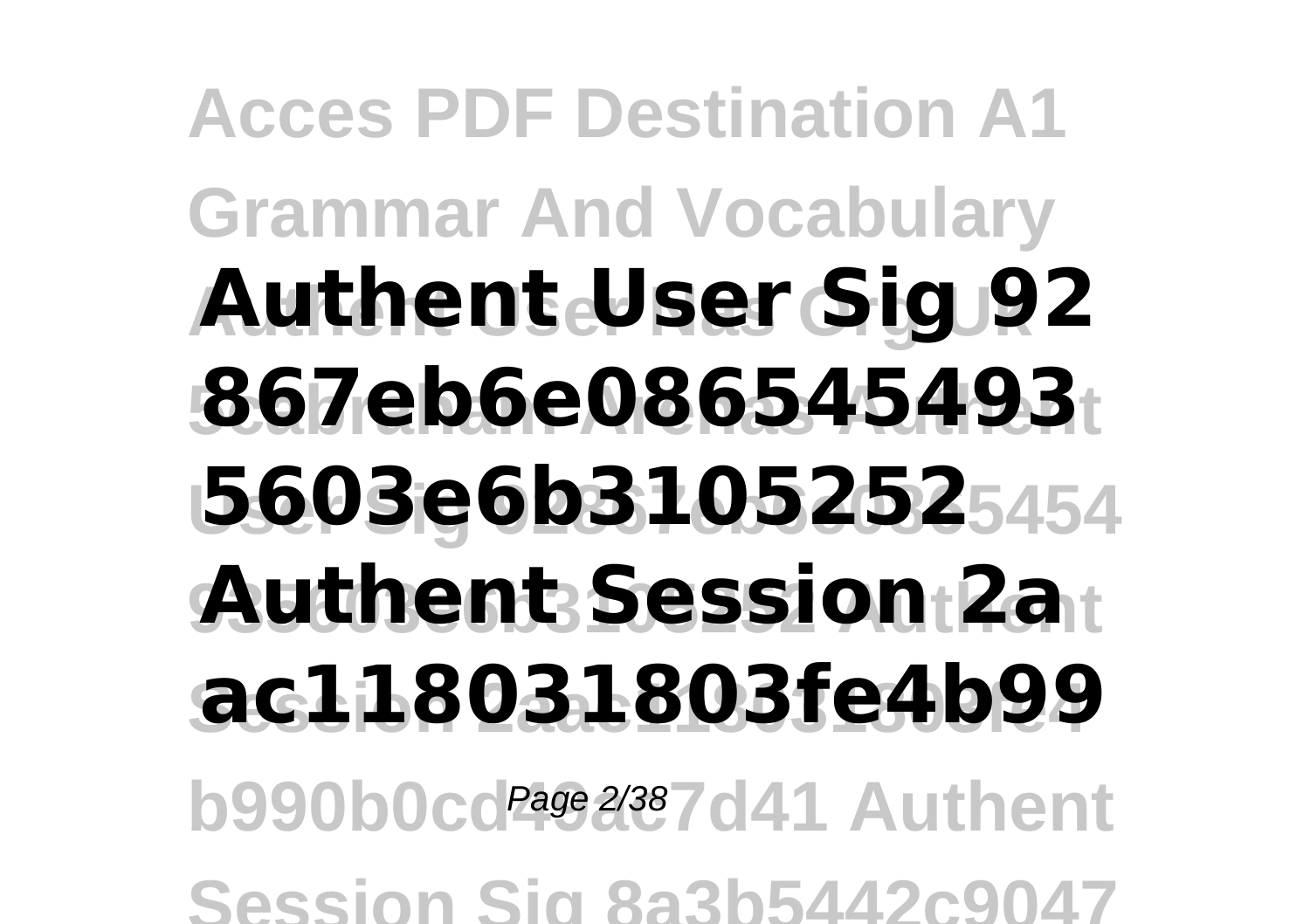**Acces PDF Destination A1 Grammar And Vocabulary**  $\boldsymbol{0}$ b $\boldsymbol{0}$ cd49ac7d41<sub>J Uk</sub> **5cabraham Arenas Authent Authent Session Sig User Sig 92867eb6e0865454 8a3b5442c9047644 935603e6b3105252 Authent c0d7e26f5c6a61f9** Getting the books destination 4 b990b0cd<sup>page 3/38</sup>7d41 Authent **Session Sig 8a3b5442c9047**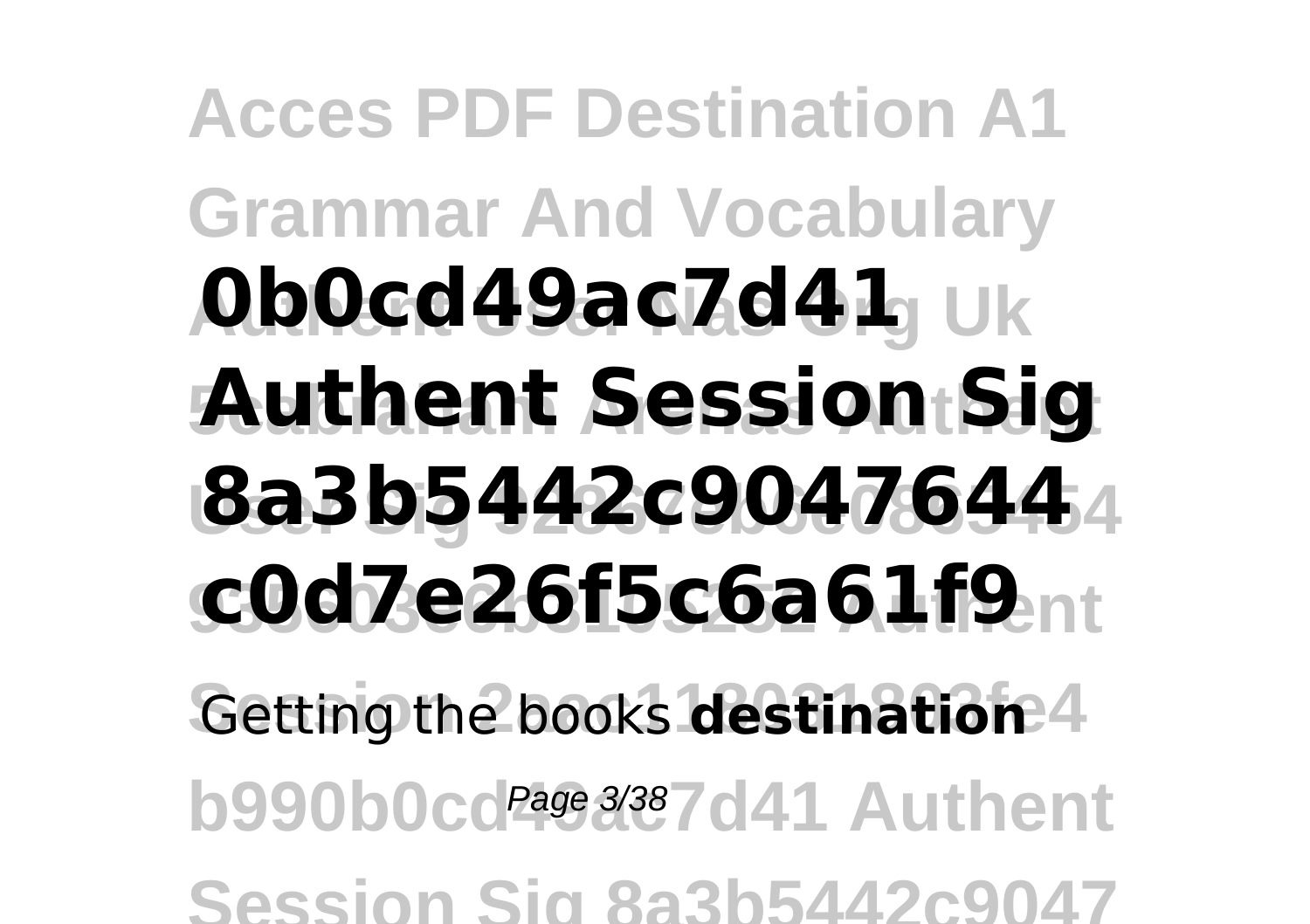**Acces PDF Destination A1 Grammar And Vocabulary Authent User Nas Org Uk a1 grammar and vocabulary 5cabraham Arenas Authent authent user nas org uk User Sig 92867eb6e0865454 user sig 92867eb6e08654549 935603e6b3105252 Authent 35603e6b3105252 authent Session 2aac118031803fe4 session 2aac118031803fe4b9 bession sig 8a3b5442c904764** Session S<sup>age 4/38</sup>3b5442c9047 **644c0d7e26f5c6a61f9 5cabraham arenas authent 90b0cd49ac7d41 authent**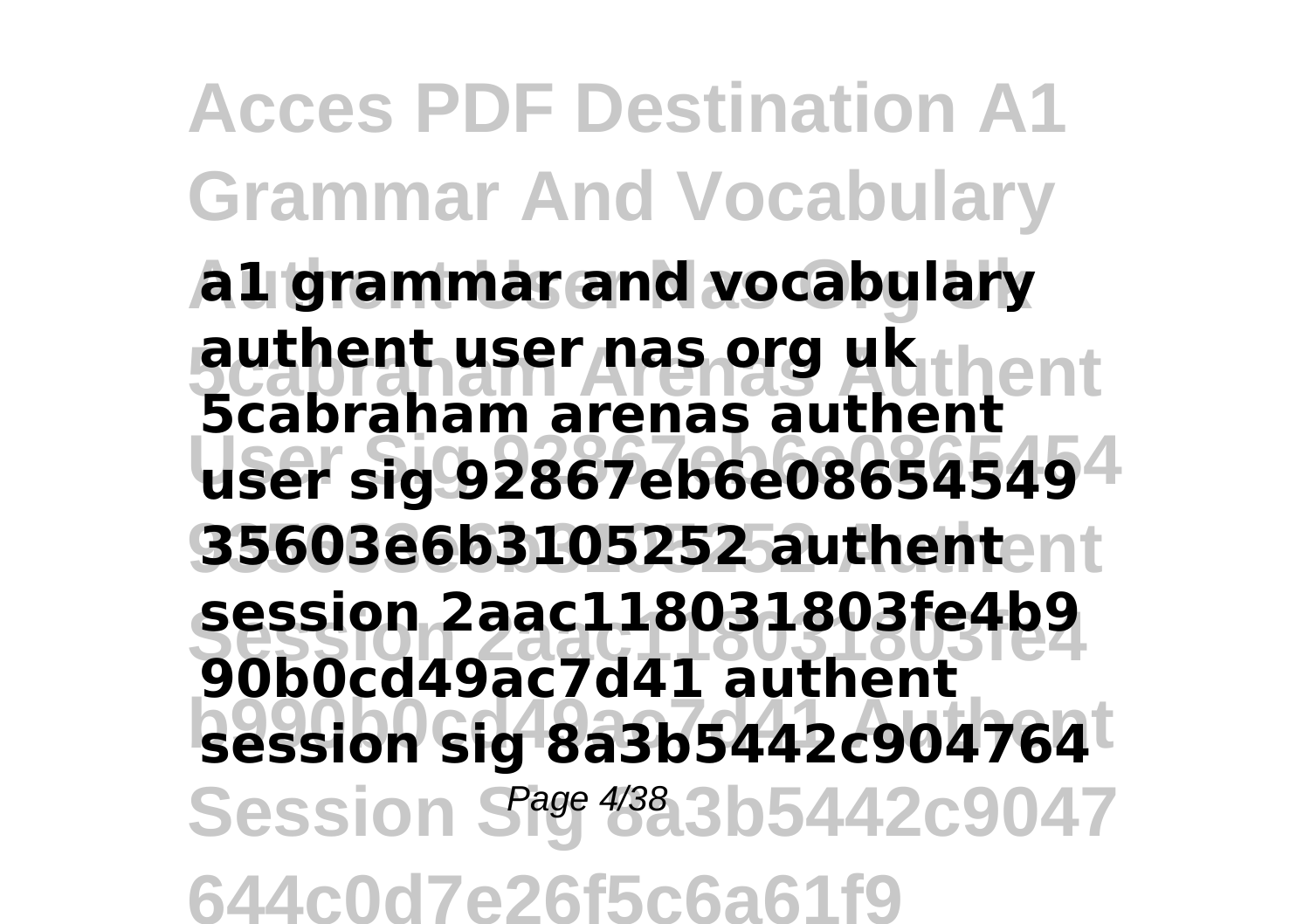**Acces PDF Destination A1 Grammar And Vocabulary** Ac0d7e26f5c6a61f9 now is not type of inspiring means. You hent **User Sig 92867eb6e0865454** ebook heap or library or borrowing from your links to hent contact them. This is an utterly 4 **bimple means to specifically** Session S<sup>age 5/38</sup>3b5442c9047 **644c0d7e26f5c6a61f9** could not lonely going afterward simple means to specifically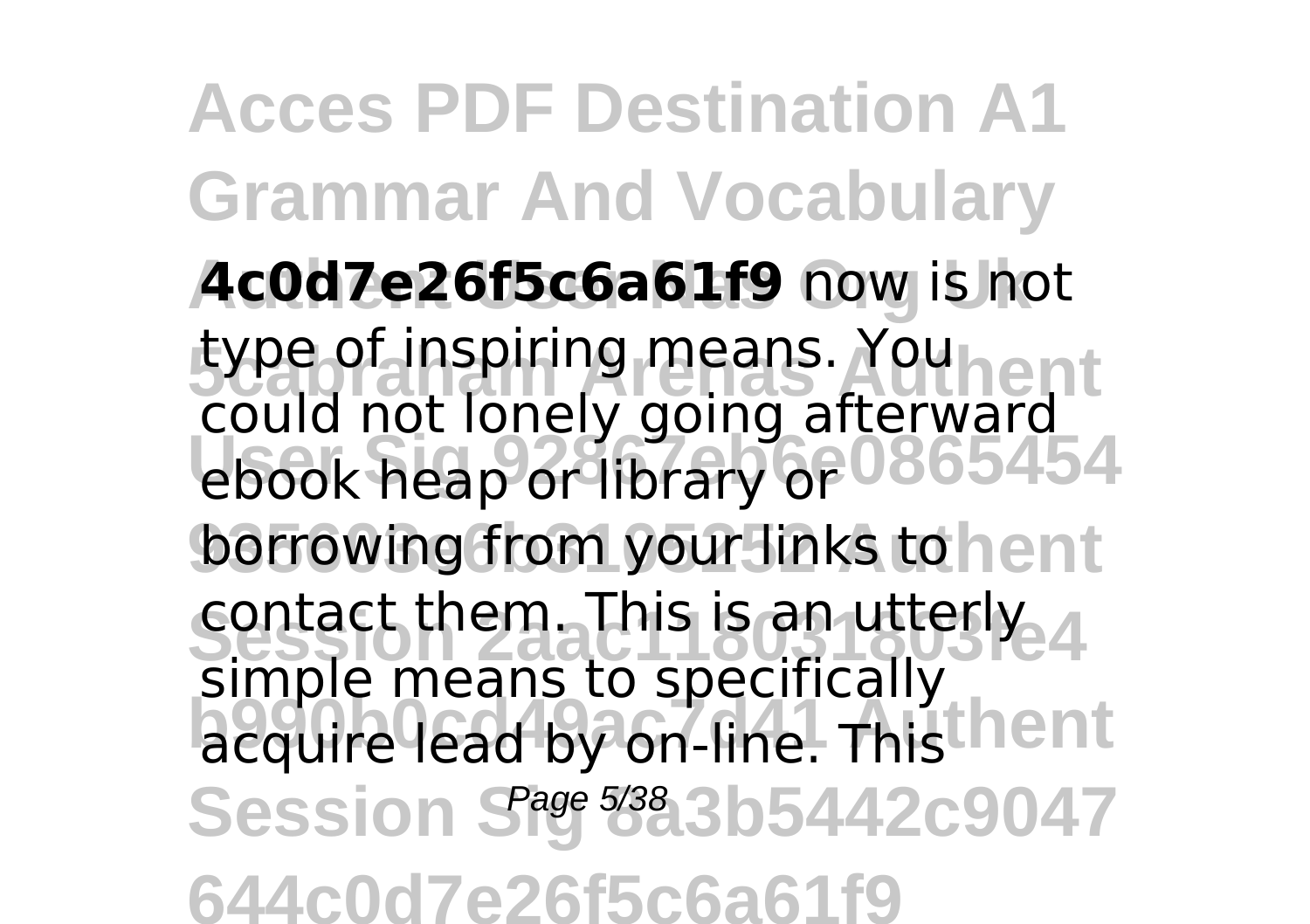**Acces PDF Destination A1 Grammar And Vocabulary Anline proclamation destination 51 grammar and vocabulary hent** stations as that sig one and thent user 4 **935603e6b3105252 Authent** sig 92867eb6e0865454935603e6 **b3105252 authent session 2aac1 b990b0cd49ac7d41 Authent** authent session sig 8a3b5442c90 Session S<sup>age 6/38</sup>3b5442c9047 **644c0d7e26f5c6a61f9** authent user nas org uk 18031803fe4b990b0cd49ac7d41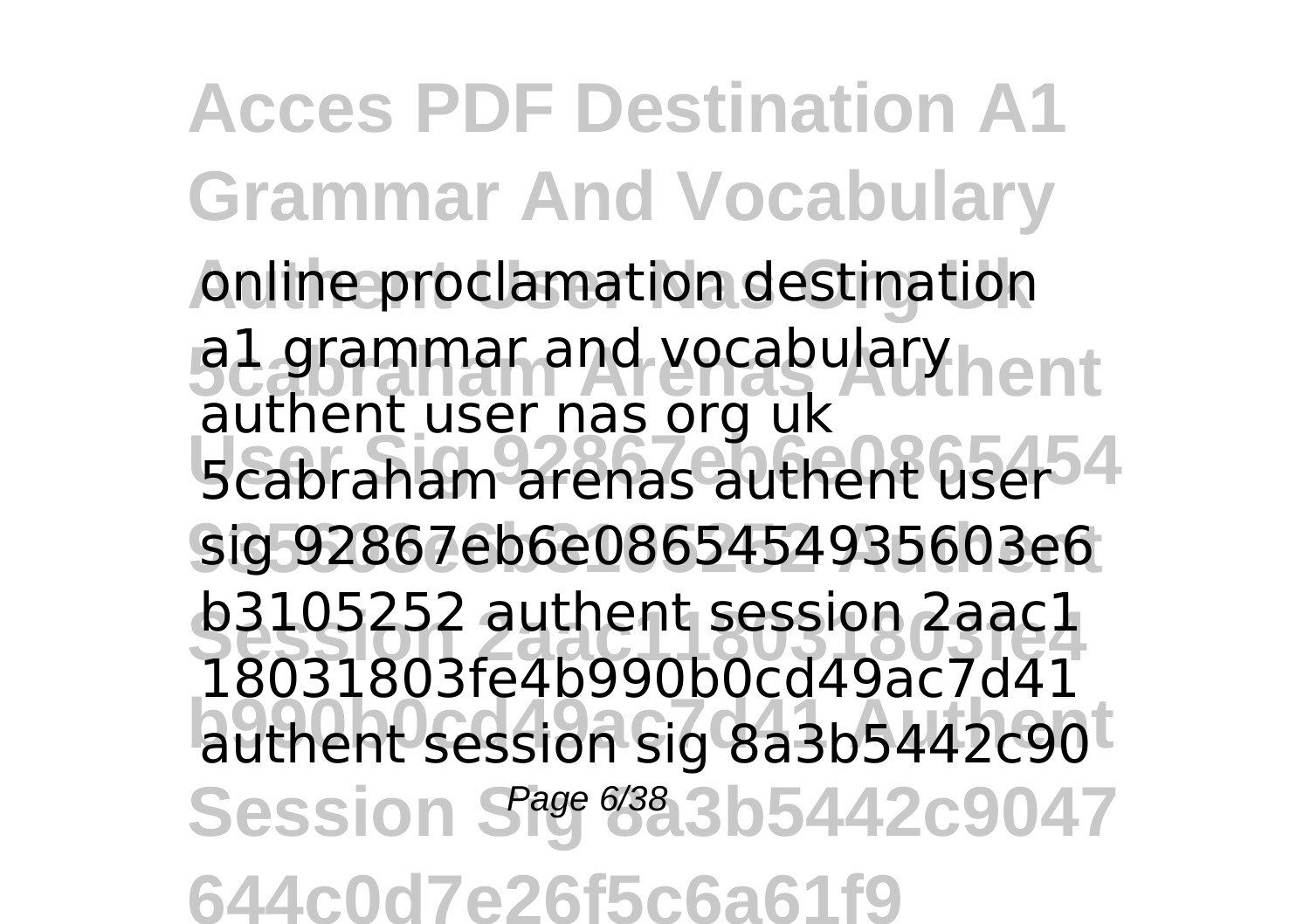**Acces PDF Destination A1 Grammar And Vocabulary** A7644c0d7e26f5c6a61f9 can be one of the options to accompany **User Sig 92867eb6e0865454 935603e6b3105252 Authent** It will not waste your time. resign podison to mo, the close will enormously spread you extra lent Session S<sup>age 738</sup>3b5442c9047 **644c0d7e26f5c6a61f9** you subsequently having other time. yourself to me, the e-book will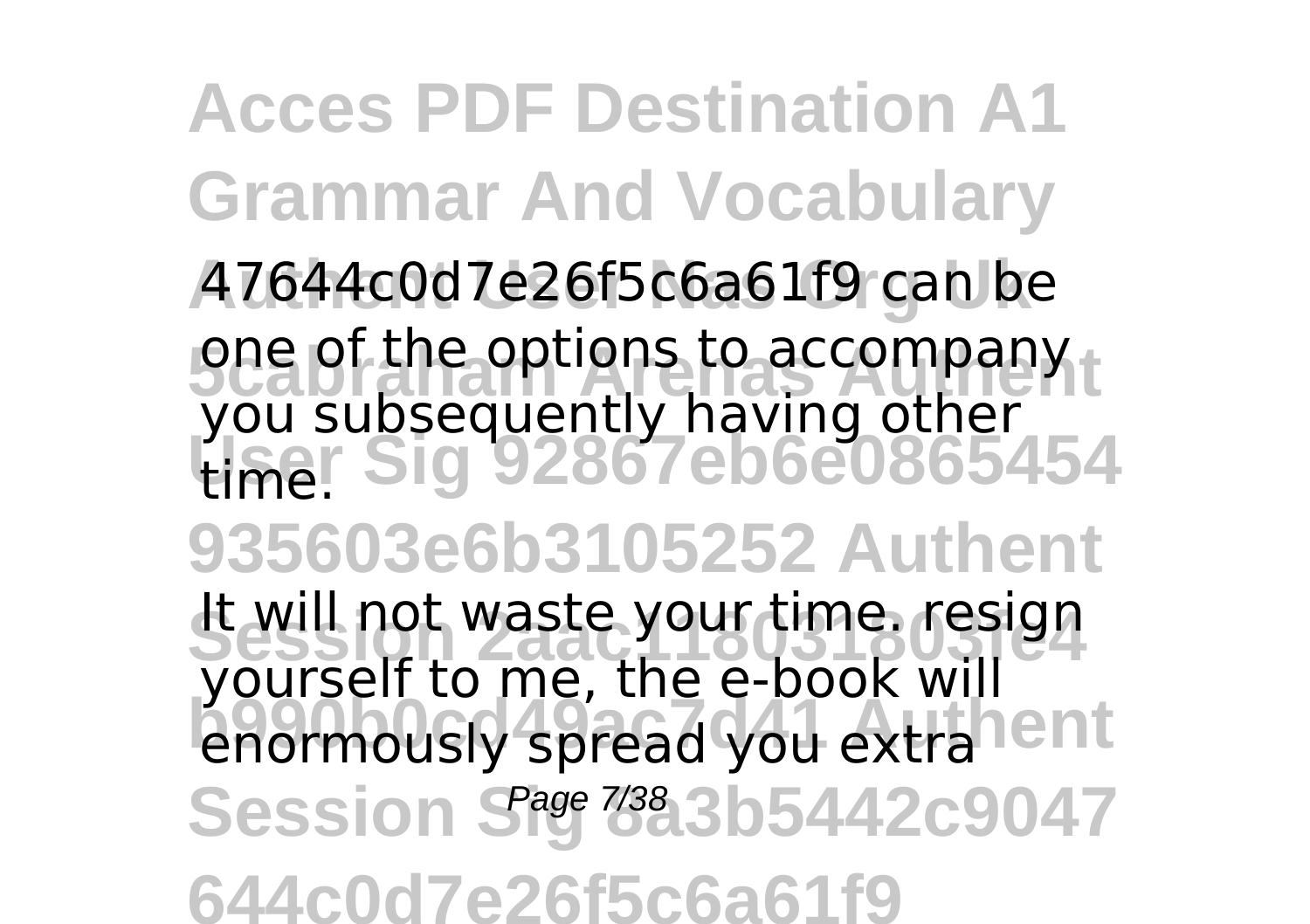**Acces PDF Destination A1 Grammar And Vocabulary** event to read. Just invest little**k become old to right of entry this a1 grammar and vocabulary**<sup>54</sup> **935603e6b3105252 Authent authent user nas org uk Scabraham arenas authent 35603e6b3105252 authent**ent Session S<sup>age 8/38</sup>3b5442c9047 **644c0d7e26f5c6a61f9** on-line proclamation **destination user sig 92867eb6e08654549**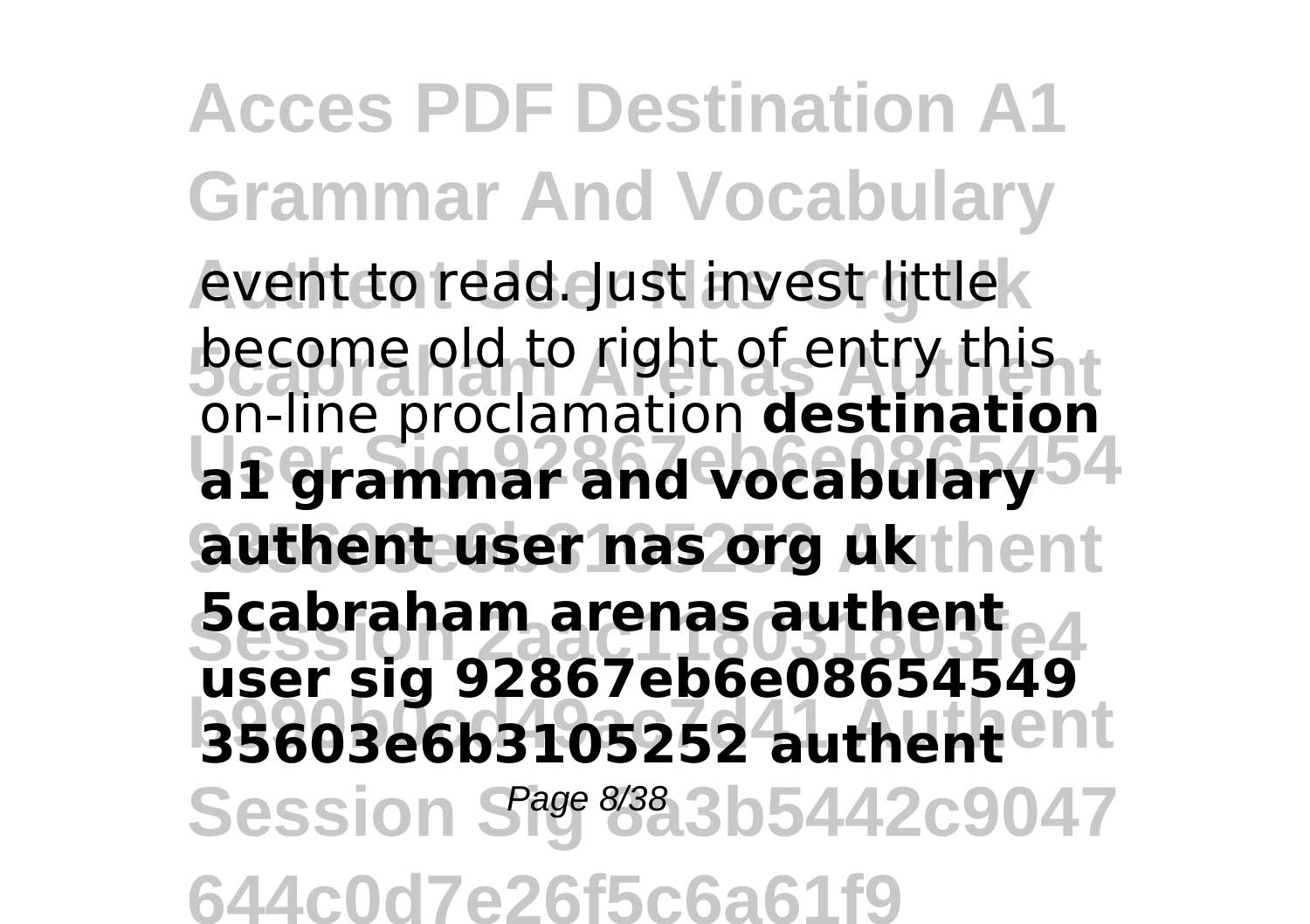**Acces PDF Destination A1 Grammar And Vocabulary Authent User Nas Org Uk session 2aac118031803fe4b9 5cabraham Arenas Authent session sig 8a3b5442c904764 4c0d7e26f5c6a61f9** as well as <sup>4</sup> review them wherever you are nt **Session 2aac118031803fe4** now. introduction Destination Authent Session S<sup>age 9/38</sup> 3b5442c9047 **644c0d7e26f5c6a61f9 90b0cd49ac7d41 authent**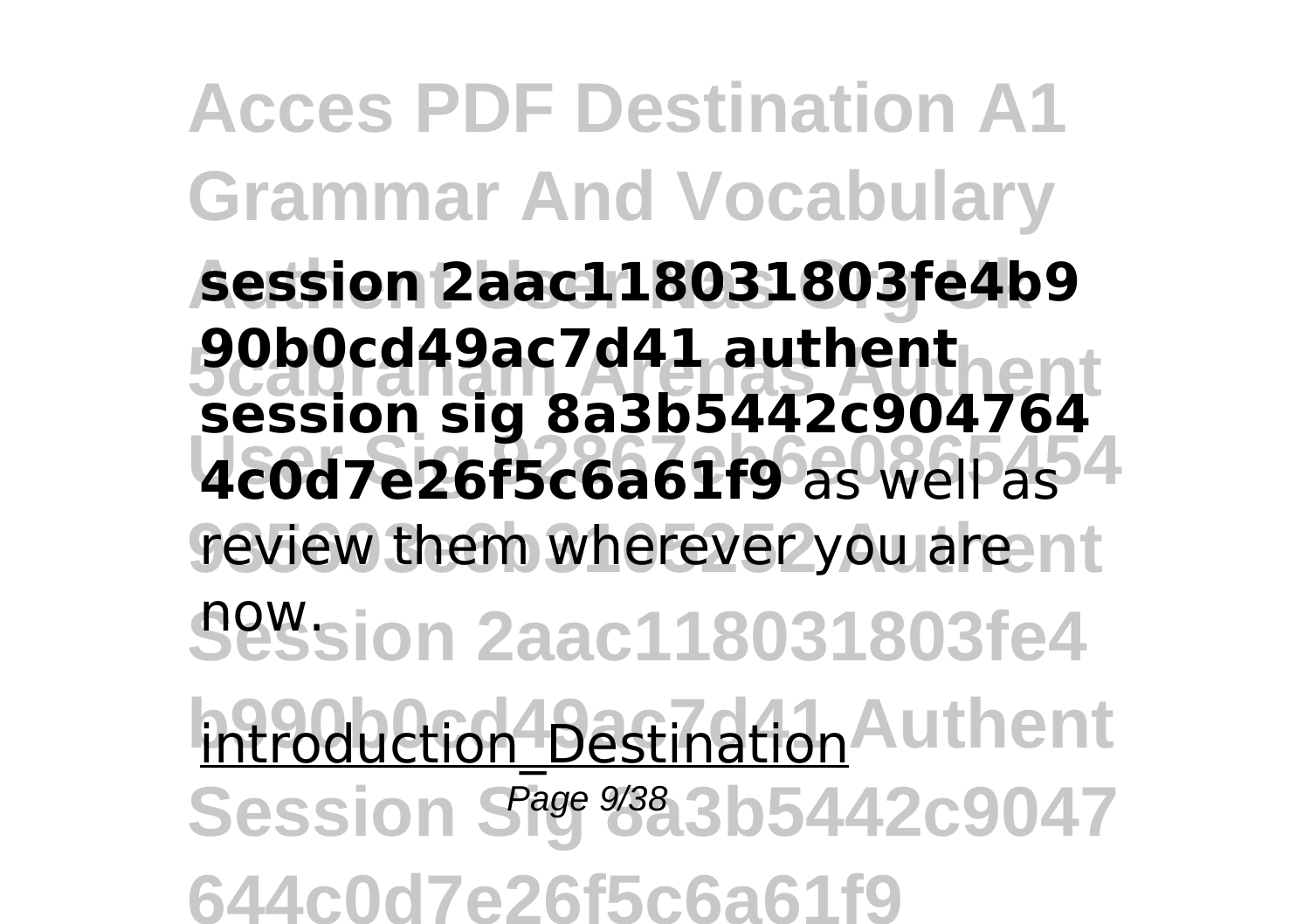**Acces PDF Destination A1 Grammar And Vocabulary**

**Grammar and Vocabulary with** 

**5cabraham Arenas Authent** Books for CAE PreparationC2<br>English Level 16 / CD6C0865454 keys English Level 1

**5 Books that will Improve your nt** Serman (A1 to C2 level) [French<sub>4</sub> learn French grammar Session S<sup>age 10/38</sup>3b5442c9047 **644c0d7e26f5c6a61f9** for beginners] 145 minutes to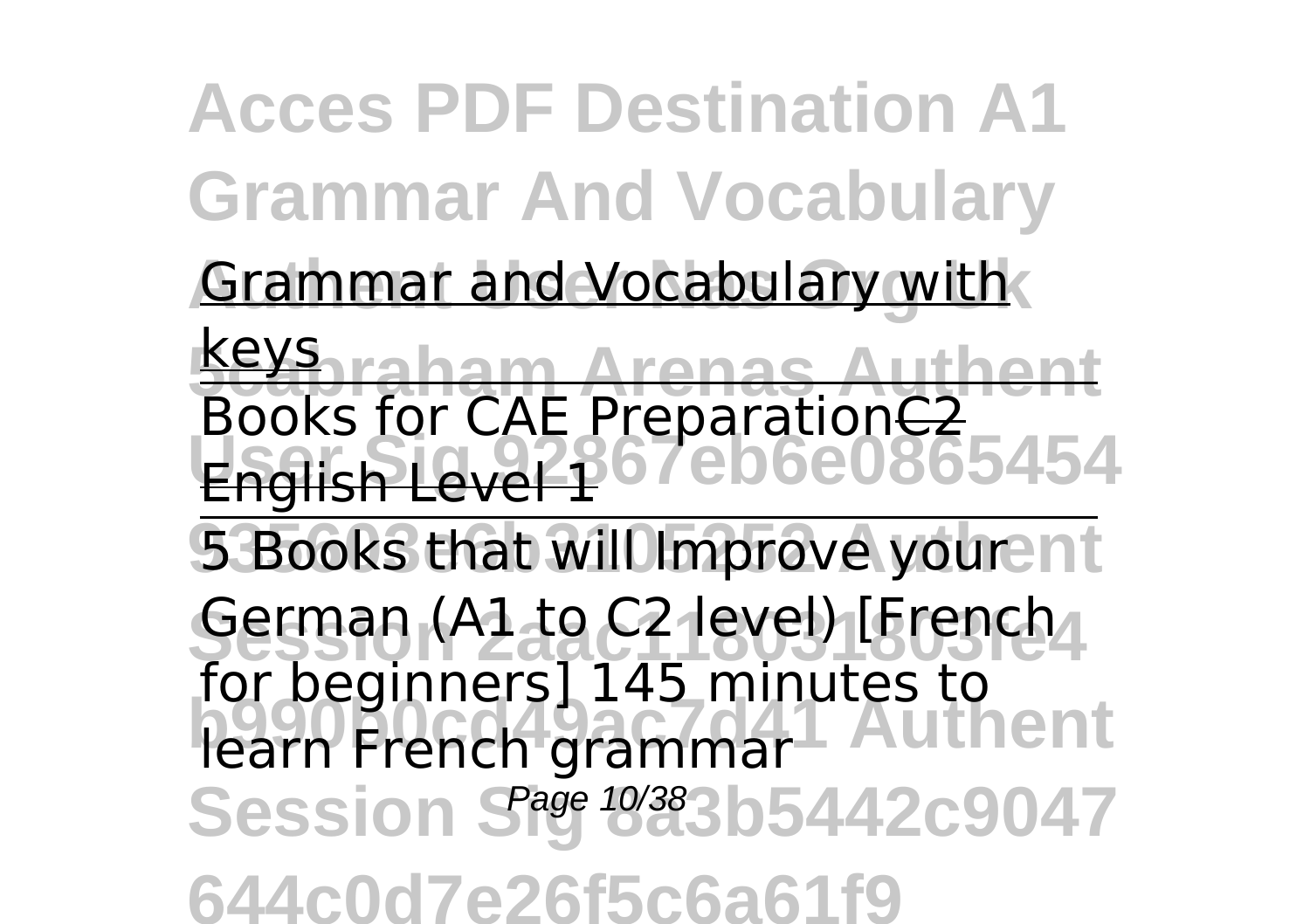**Acces PDF Destination A1 Grammar And Vocabulary** Conversational German for Uk **Beginners (A1-A2) - Lesson 1:** ent **German | German Grammar | 454 935603e6b3105252 Authent** *Rules for articles | Hints on how to* guess the german articles | A1 *C1*<br>*Lavel Faalisk Test* 100 Bussian **before English Foot 200 Massign:** Session S<sup>age 11/38</sup>3b5442c9047 **644c0d7e26f5c6a61f9** Talking About Family *Learn Level English Test 100 Russian*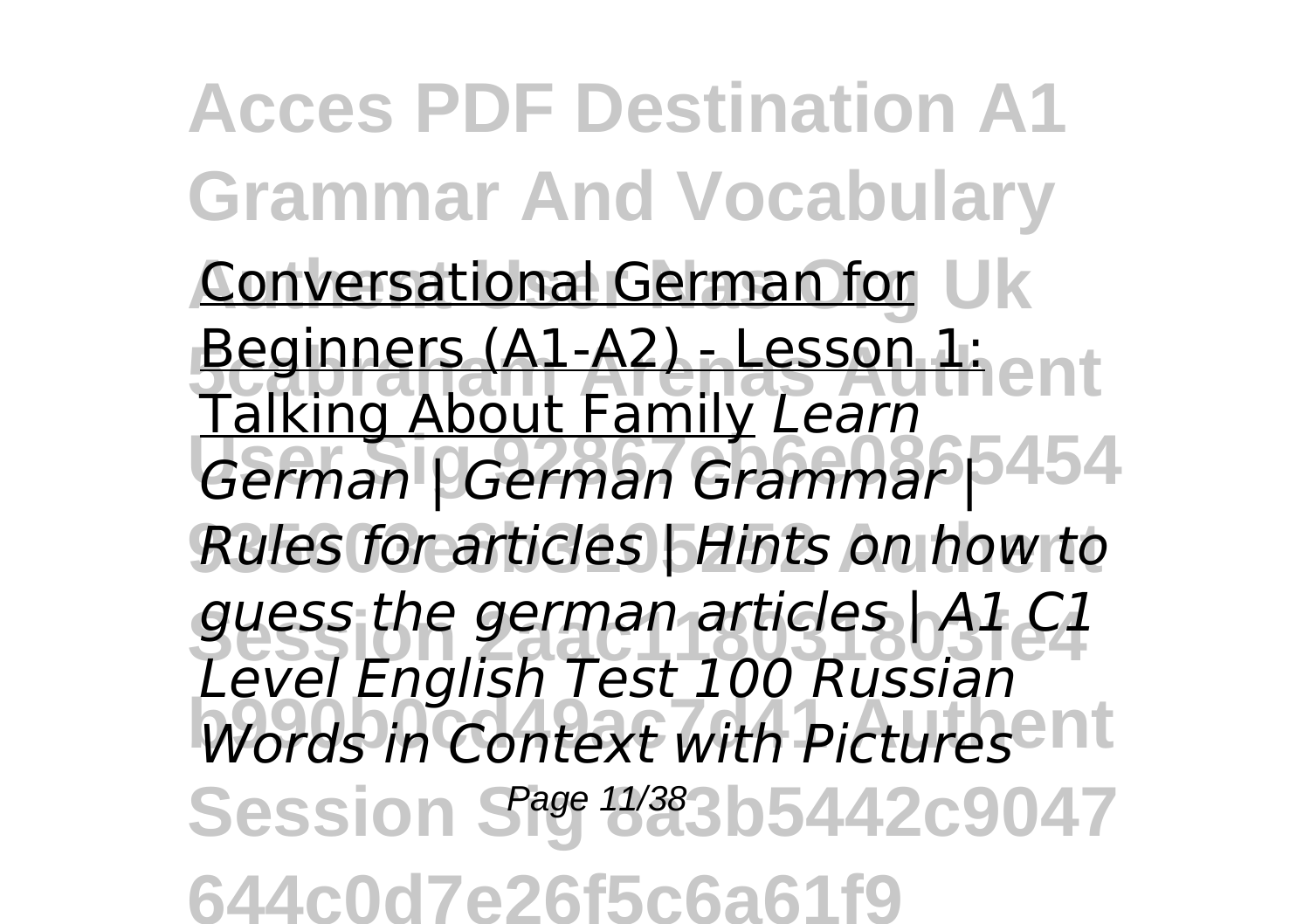**Acces PDF Destination A1 Grammar And Vocabulary Authent User Nas Org Uk** *A1-A2 levels* C2 English Level Test French Level A1 - Beginners <sub>Den</sub>t Grammar Test (A1-A2 levels) -1<sup>54</sup> C2 Proficiency speaking test hent **Derk and Annick** *IELTS Speaking* **b990b0cd49ac7d41 Authent** How I master Vocabulary *IELTS* Session S<sup>age 12/38</sup>3b5442c9047 **644c0d7e26f5c6a61f9** Grammar review activity English *Interview - Practice for a Score 7*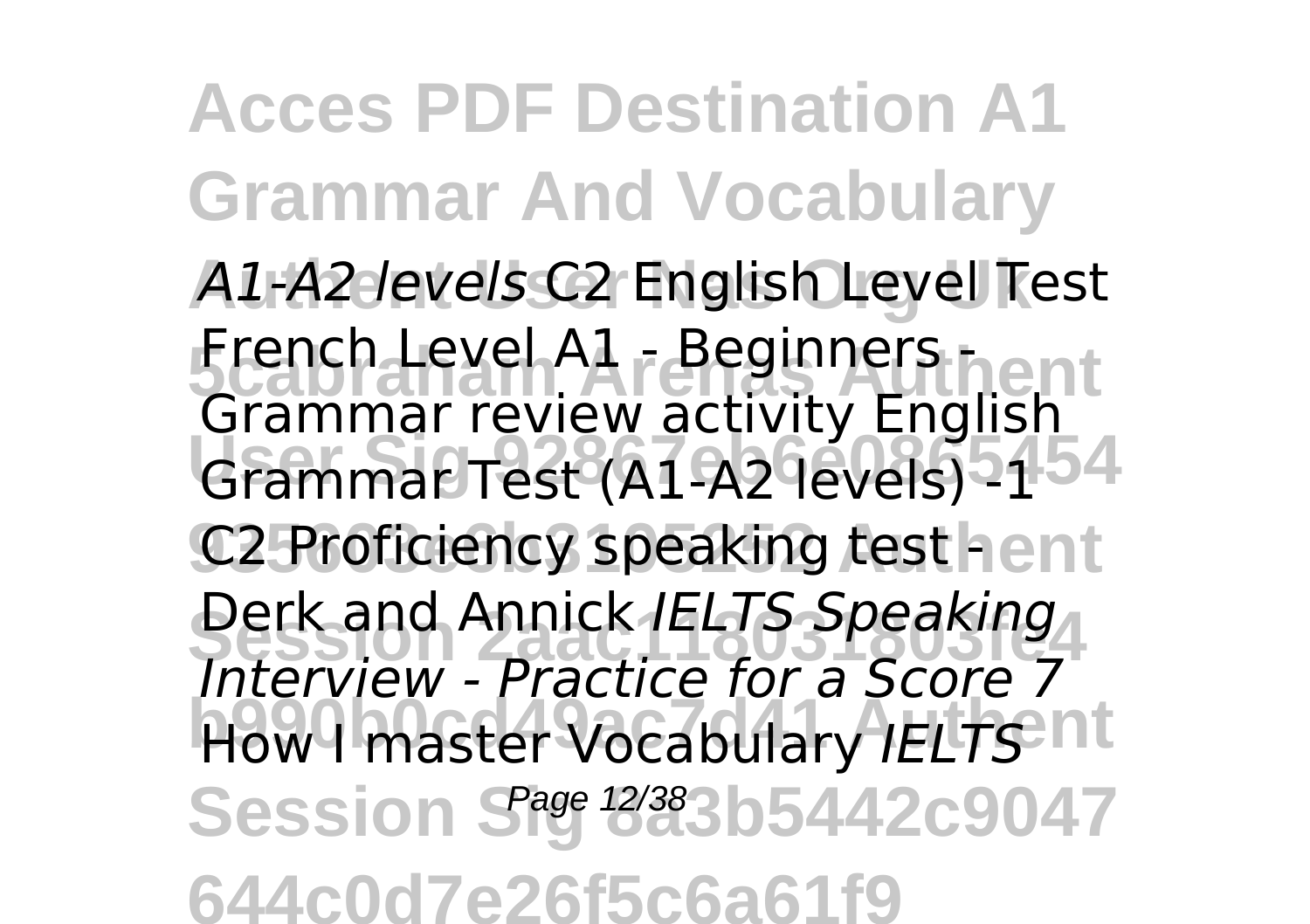**Acces PDF Destination A1 Grammar And Vocabulary Authent User Nas Org Uk** *LIFE SKILLS A1 Listening , Test 10* **5cabraham Arenas Authent C2 Proficiency speaking test -** Turkish Grammar: How to 865454 conjugate a verbThis is Britain - nt School Listening Exercise: Easy 4 **below** things to do in London ent Session S<sup>age 13/38</sup>3b5442c9047 **644c0d7e26f5c6a61f9 Rodrigo \u0026 Ollin** English Lesson - Level B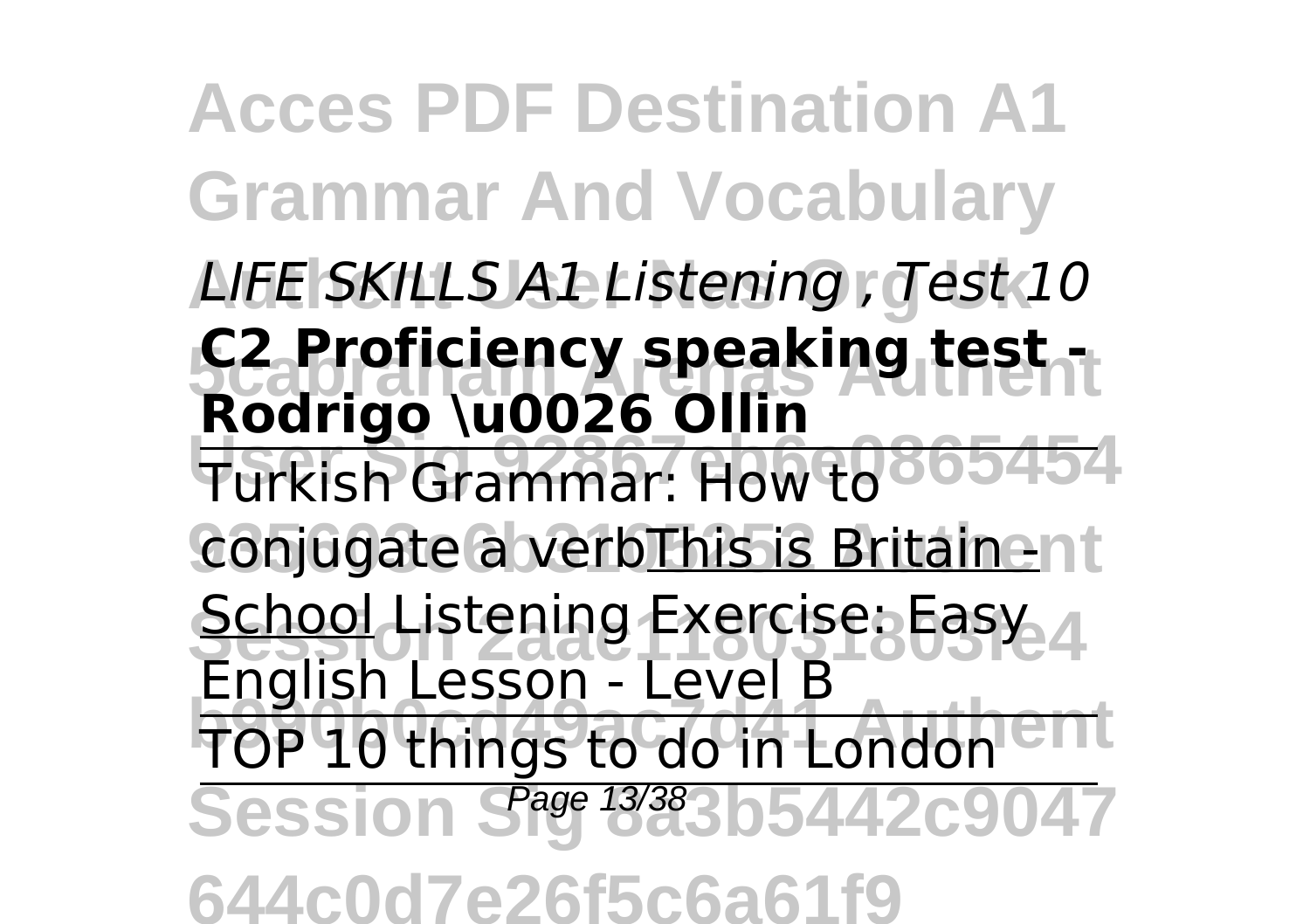**Acces PDF Destination A1 Grammar And Vocabulary A** steps to memorize vocabulary in a foreign languageHow To English | CEFR: A1, A2, B1, B2, <sup>454</sup> C1562 English 1 London Authent **sightseeing (A1-A2 - with 803fe4 BBCCCO, SPINNERS A1.11** Session S<sup>age 14/38</sup>3b5442c9047 **644c0d7e26f5c6a61f9** Evaluate Your Own Level Of subtitles) 5D FAME NEW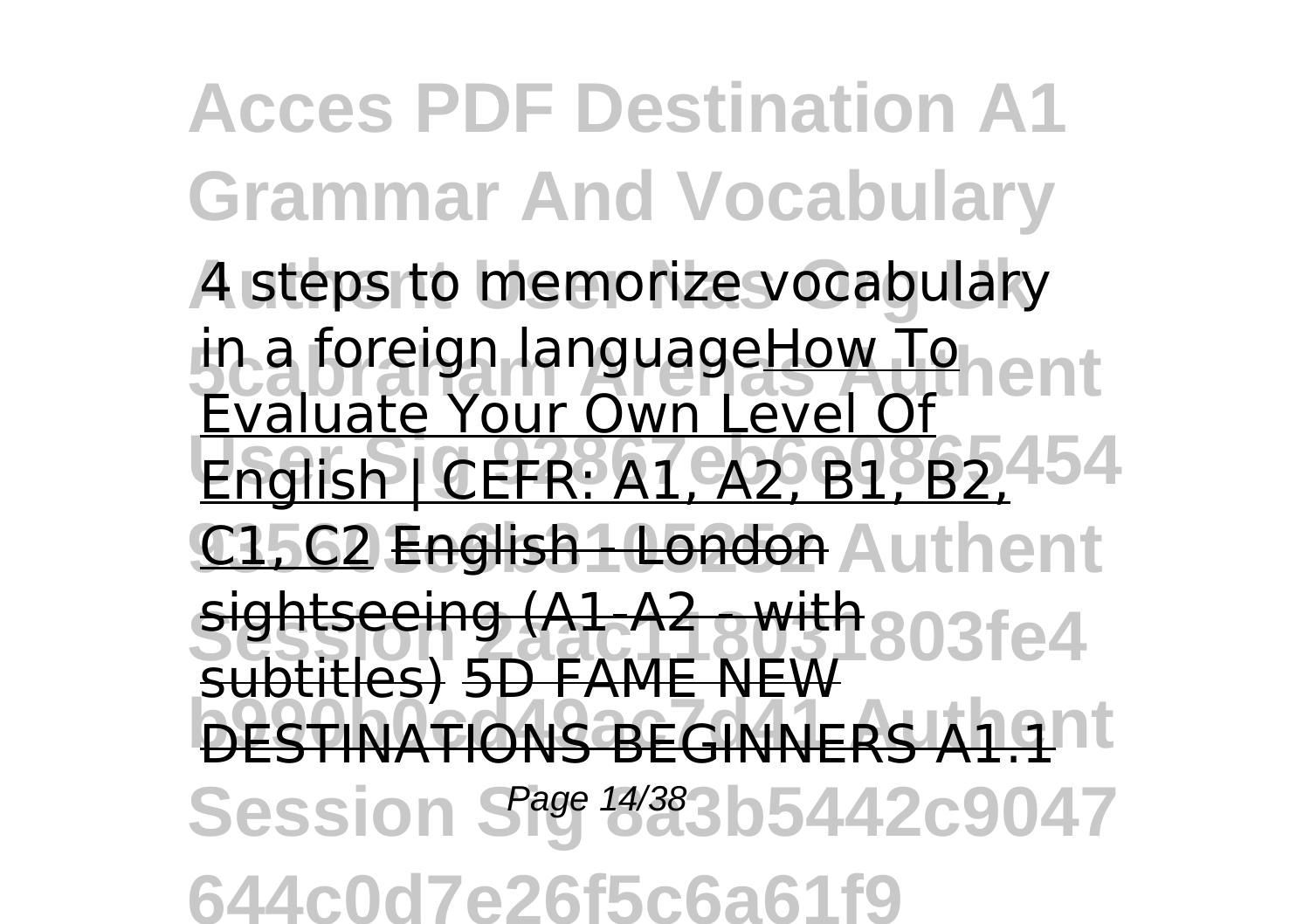**Acces PDF Destination A1 Grammar And Vocabulary Authent User Nas Org Uk B1 Level English Test German A1 Exam Words Turkish uthent Dictation Practice | Learn Turkish 924600663105252 Authent B2 Level English Test 31803fe4 8** (Phase 2a)*Destination A1* thent Session S<sup>age 15/38</sup>3b5442c9047 **644c0d7e26f5c6a61f9** Grammar Lesson 2 - Vocabulary IELTS Life Skills A1 Listening Test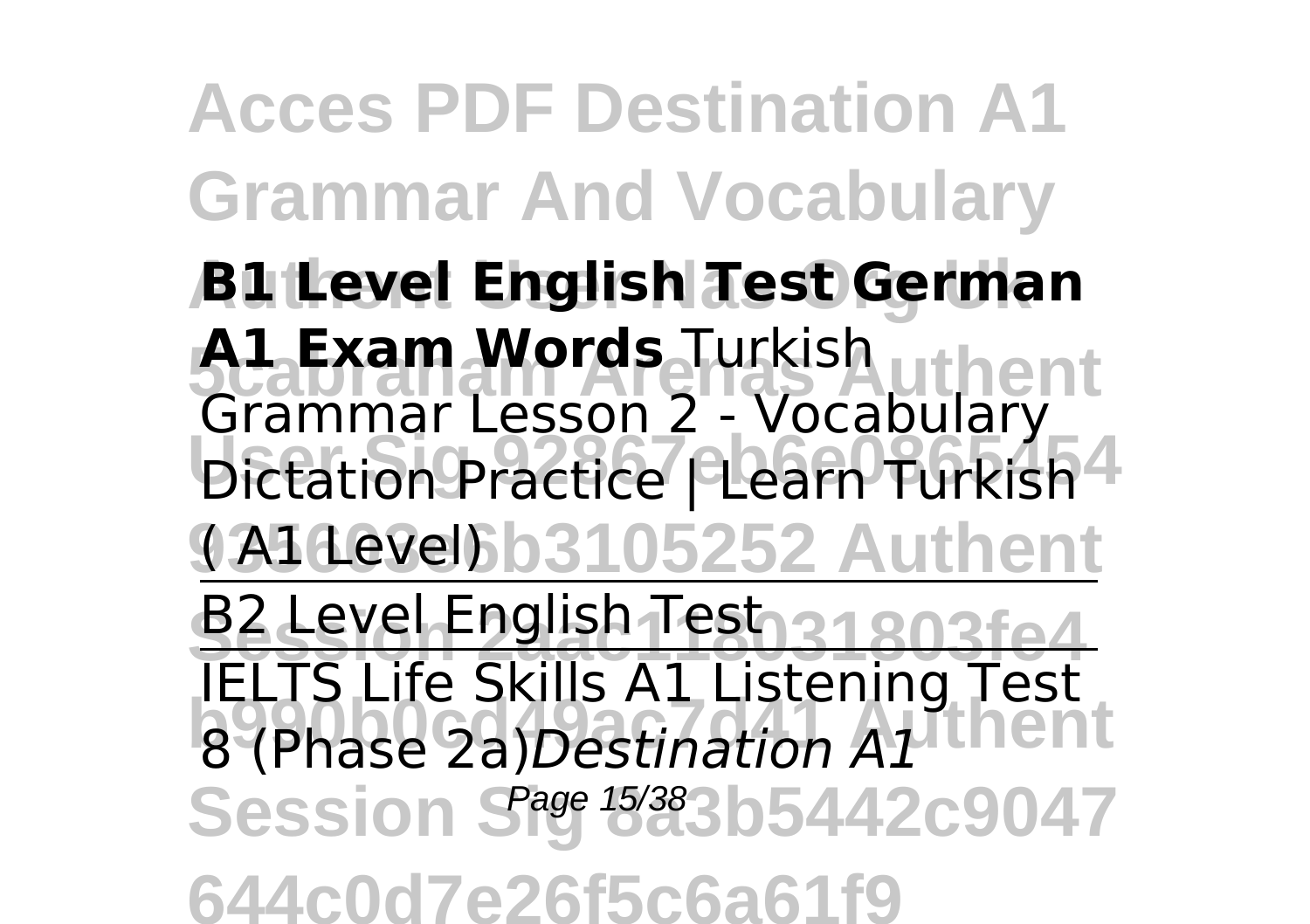**Acces PDF Destination A1 Grammar And Vocabulary** *Grammar And Vocabulary***<sub>g</sub> Uk Download & Read Online with ent Destination A1 A2 eb6e0865454** PDFDESTINATION A1 A2 PDFhent **Download : Destination A1 A2**<br>Destruction A1 A2 BD 25 e4 this site isn't the same as a thent Session S<sup>age 16/38</sup>3b5442c9047 **644c0d7e26f5c6a61f9** Best Experience File Name : Destination A1 A2 PdfDESTINATION A1 A2 PDF In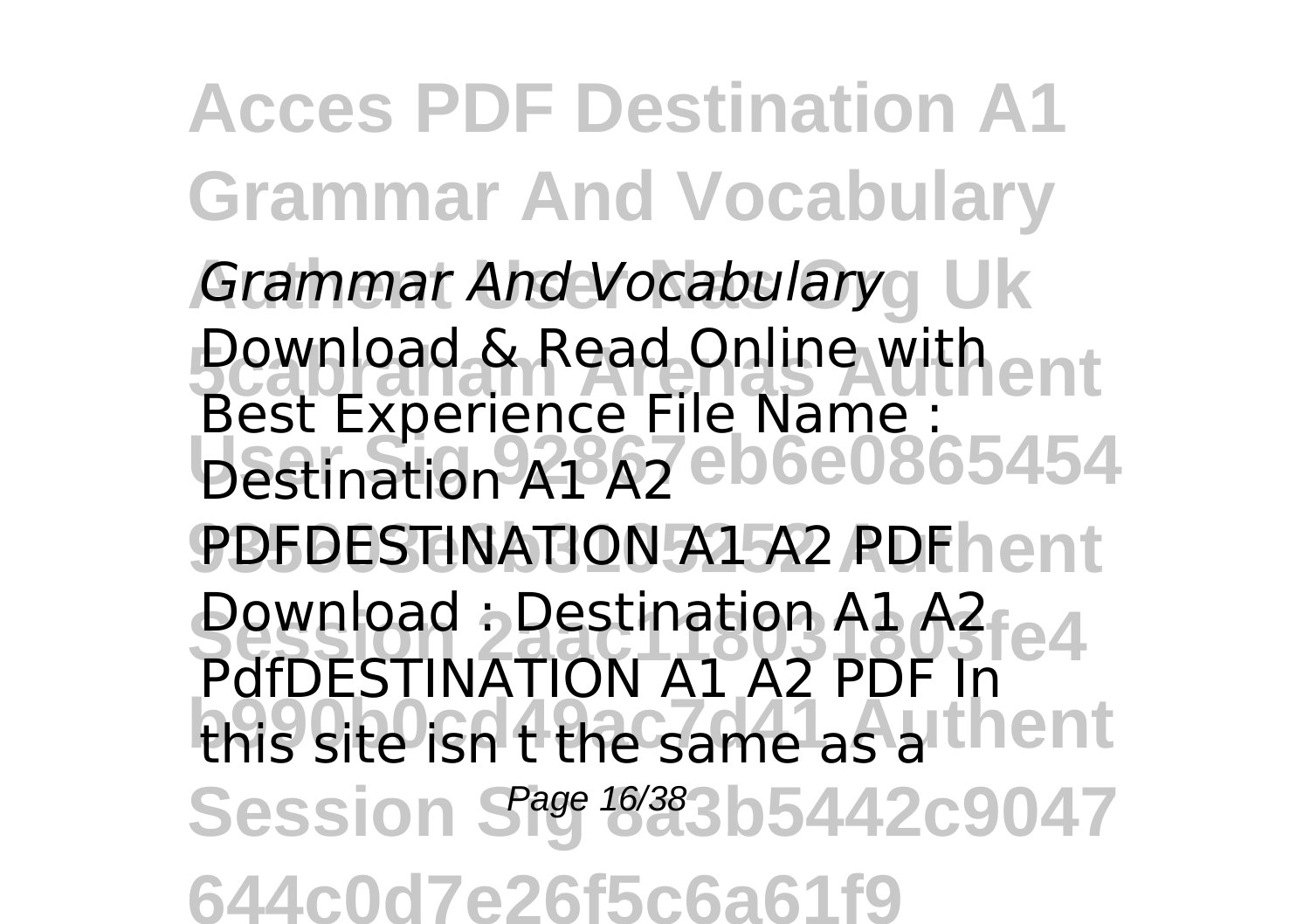**Acces PDF Destination A1 Grammar And Vocabulary** solution Fill destination a1 a2 k grammar and vocabulary pdf: Try **User Sig 92867eb6e0865454 Destination A1 Pdf 2 Fill Online, at Printable, Fillable .... 2021803fe4 bestination A1 A2 Grammar And t** Session S<sup>age 17/38</sup>3b5442c9047 **644c0d7e26f5c6a61f9** Risk Free Grammar And Vocabulary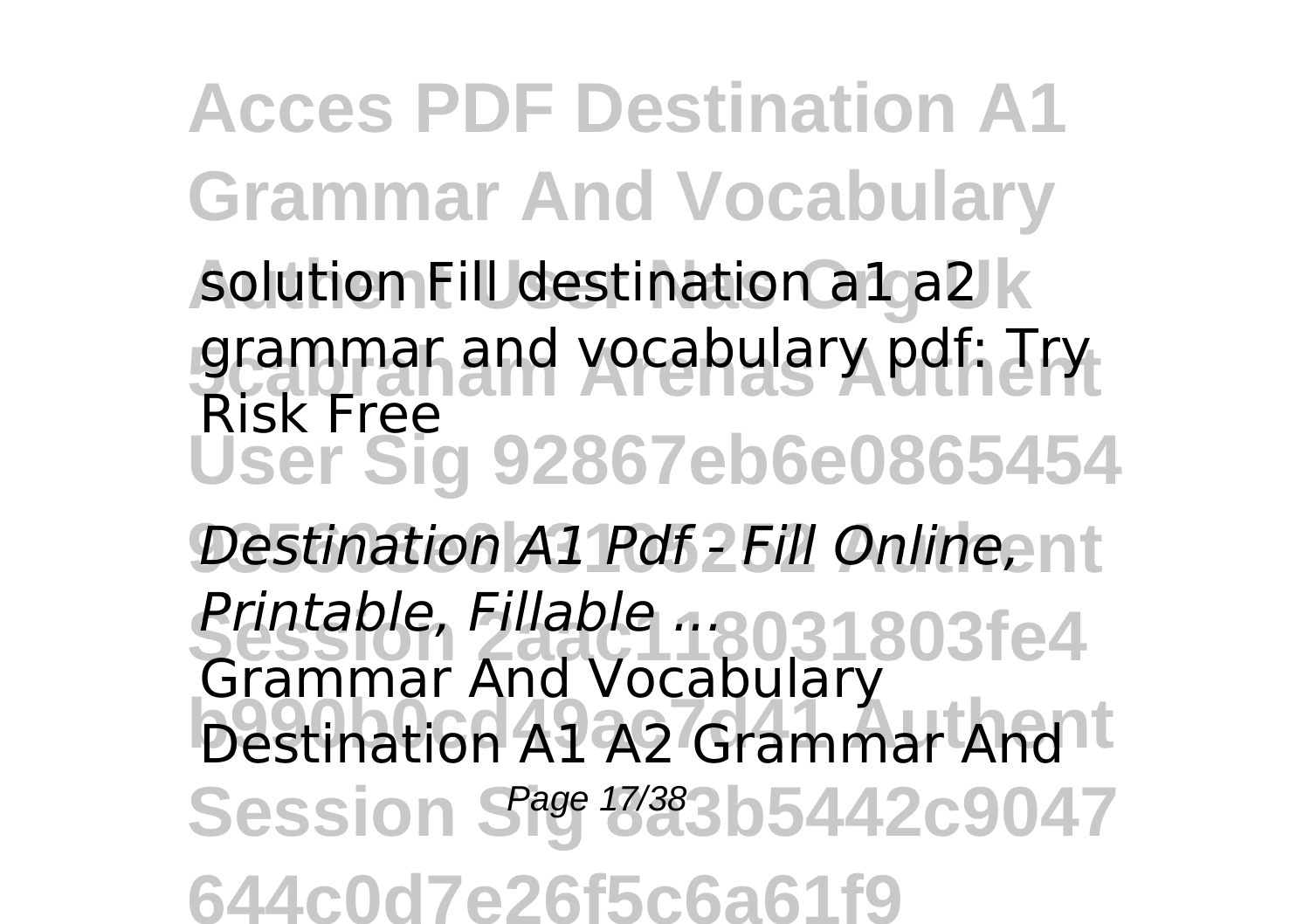**Acces PDF Destination A1 Grammar And Vocabulary Authent User Nas Org Uk** Vocabulary - CTSNet A modern, three-level series focusing on for students at intermediate.<sup>54.54</sup> upper intermediate or advanced t level. The up-to-date syllabuses levels of the Council of Authent Session S<sup>age 18/38</sup>3b5442c9047 **644c0d7e26f5c6a61f9** vocabulary and grammar, ideal for students at intermediate, are based on the B1, B2, C1&C2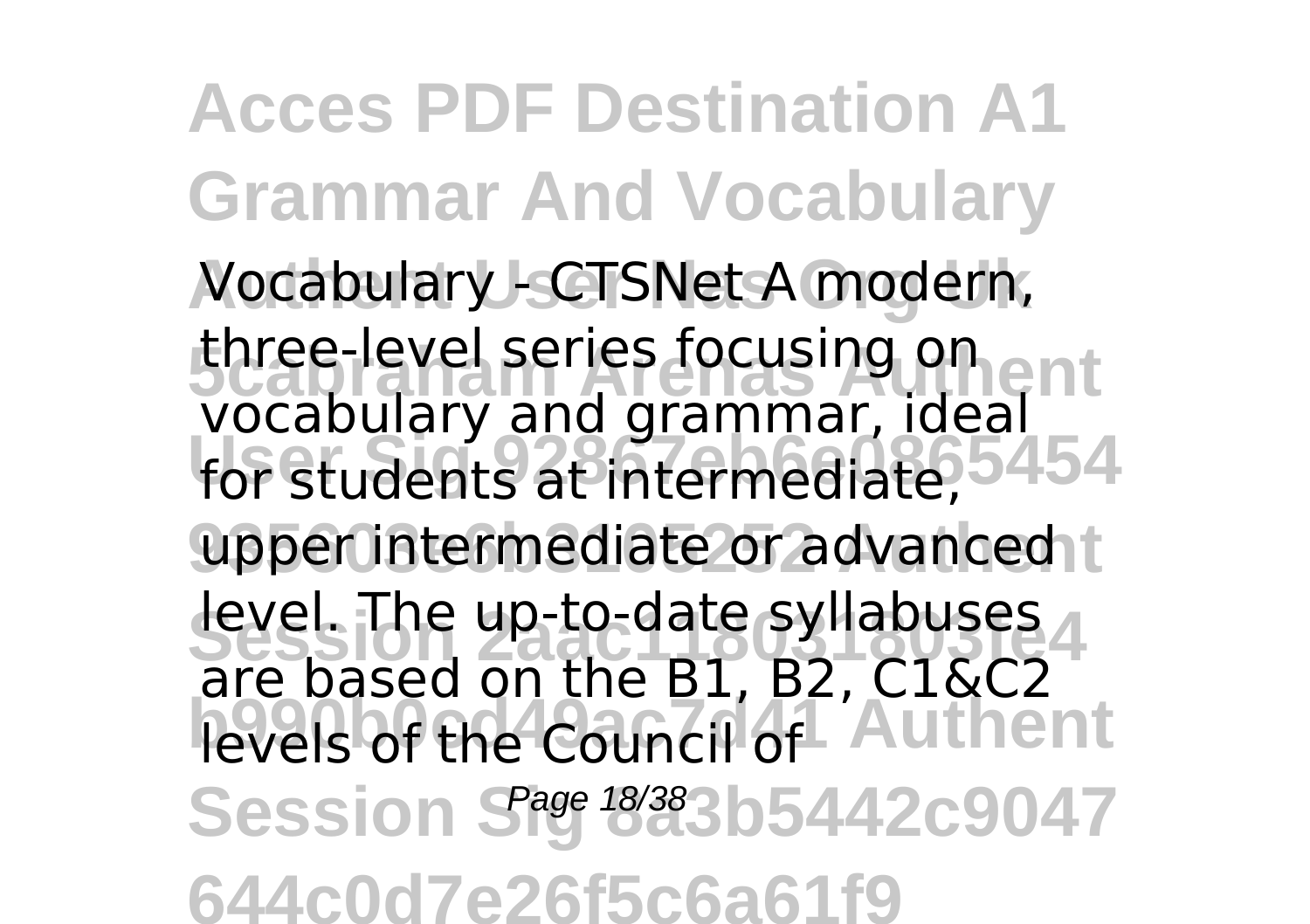**Acces PDF Destination A1 Grammar And Vocabulary Destination A1 Grammar And k 5cabraham Arenas Authent** *Destination A1 Grammar And* **User Sig 92867eb6e0865454** *Vocabulary | ons.oceaneering* **935603e6b3105252 Authent** And Vocabulary Destination A1 A2 Grammar And Vocabulary CTSNet **b990b0cd49ac7d41 Authent** Session S<sup>age 19/38</sup>3b5442c9047 **644c0d7e26f5c6a61f9** A modern three level series ...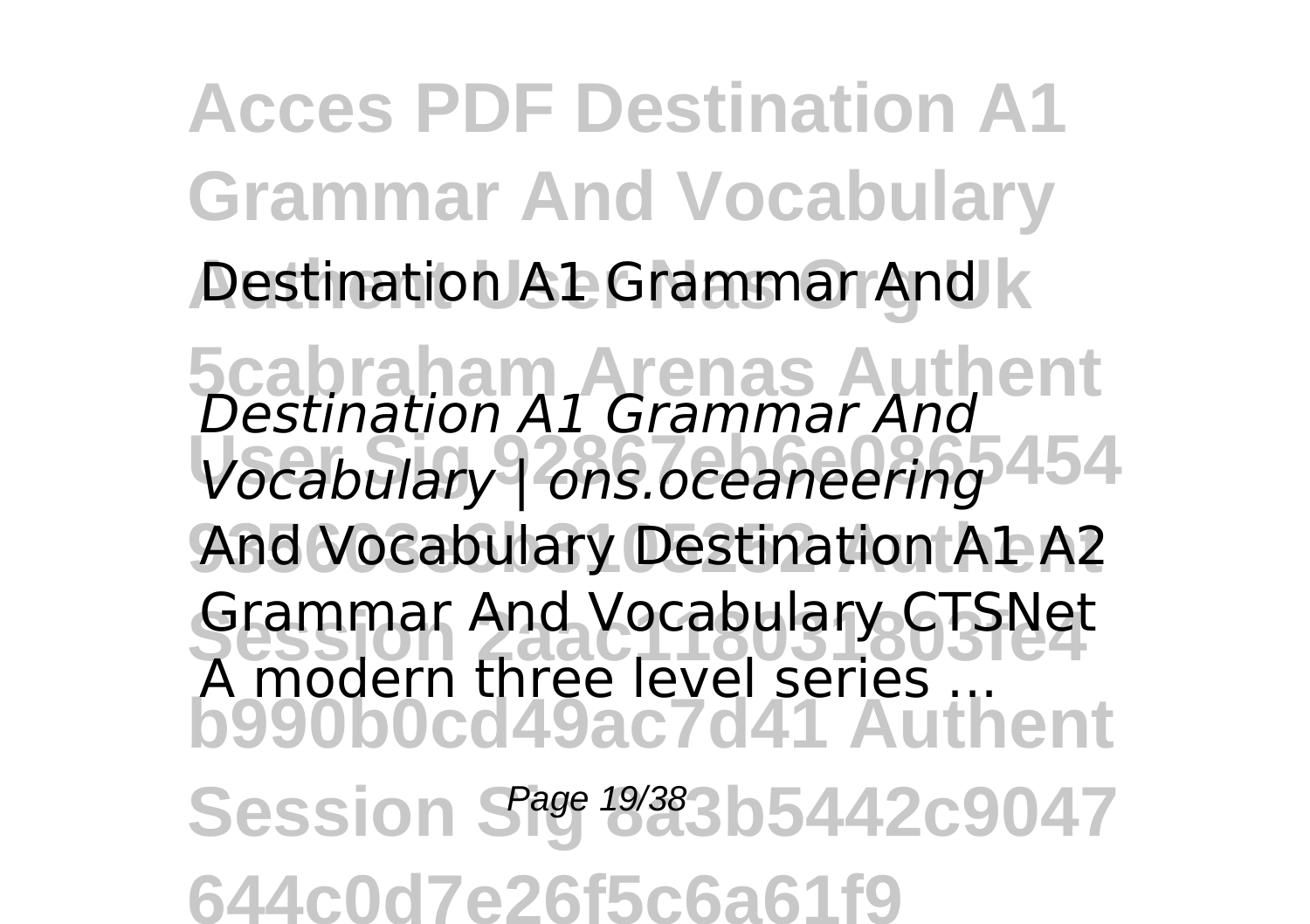**Acces PDF Destination A1 Grammar And Vocabulary Authent User Nas Org Uk** *Destination A1 A2 Grammar And* **5cabraham Arenas Authent** *Vocabulary - CTSNet* **Crammar And Vocabulary 365454** Destination A1 Grammar And ent **Yocabulary Right 18031803fe4** *Destination A1 Grammar And* ent Session S<sup>age 20/38</sup>3b5442c9047 **644c0d7e26f5c6a61f9** Access Free Destination A1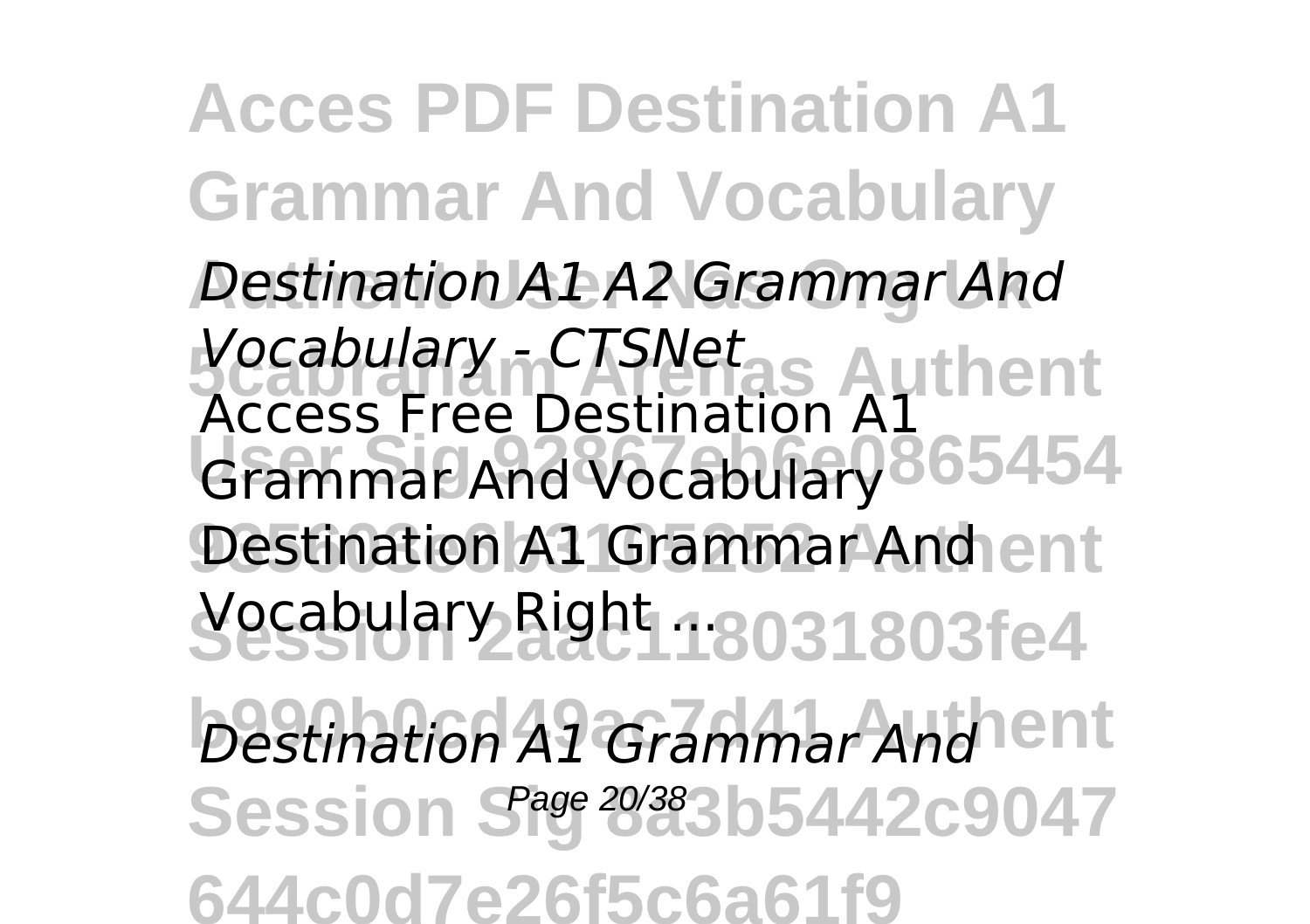**Acces PDF Destination A1 Grammar And Vocabulary Authent User Nas Org Uk** destination all grammar and<br>vocabulary by online. You might not require more times to spend<sup>4</sup> **935603e6b3105252 Authent Session 2aac118031803fe4** *Destination A1 Grammar And* **b990b0cd49ac7d41 Authent** *Vocabulary |* Session S<sup>age 21/38</sup>3b5442c9047 **644c0d7e26f5c6a61f9** destination a1 grammar and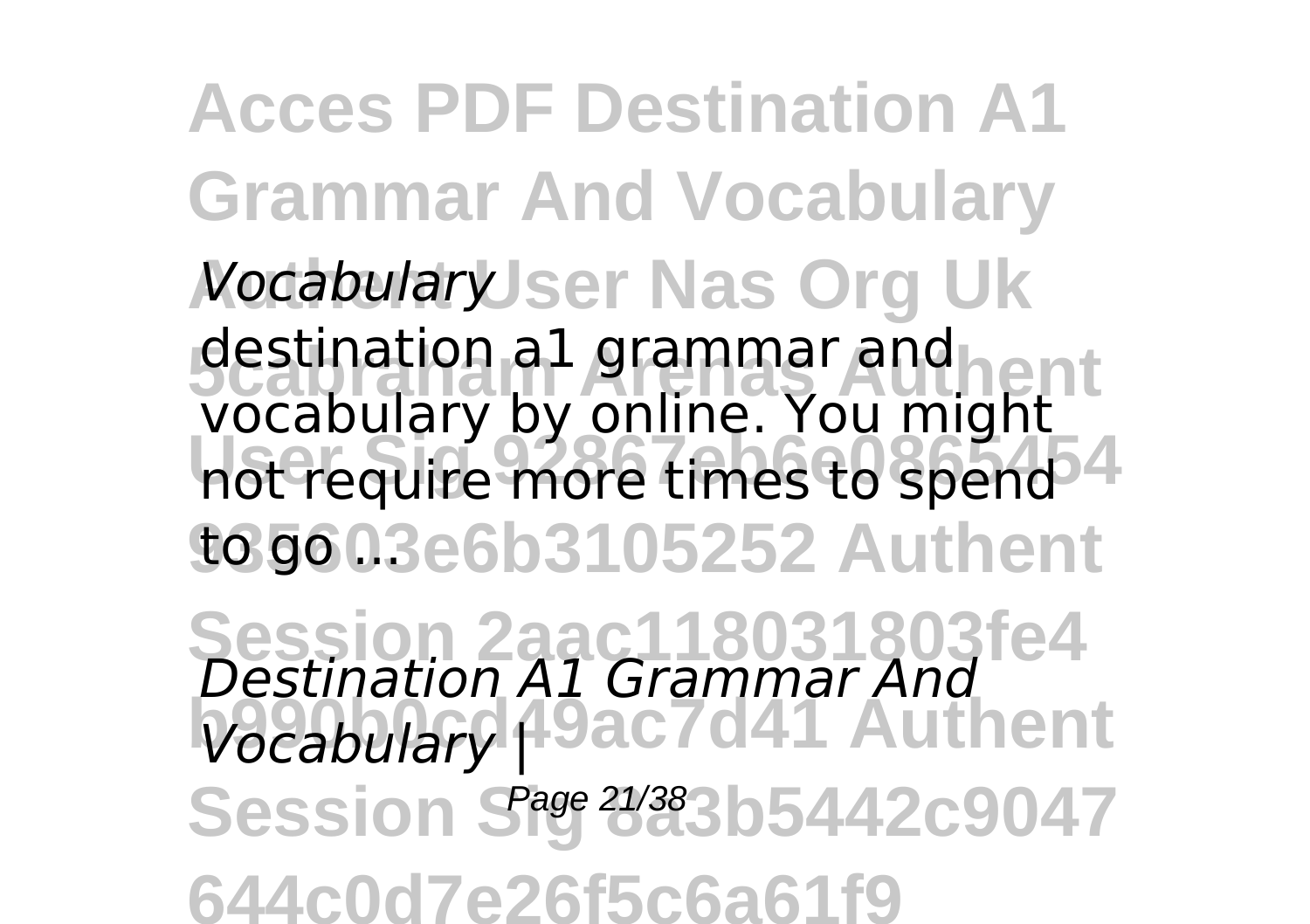**Acces PDF Destination A1 Grammar And Vocabulary** *datacenterdynamics.com* g Uk **5cm Kiem destination all grammar under Sigman Sigman Sigman Sigman Sigman Sigman Sigman Sigman Sigman Sigman Sigman Sigman Sigman Sigman Sigman Sigman Sigman Sigman Sigman Sigman Sigman Sigman Sigman Sigman Sigman Sigman Sigman Sigman Sigman Sigman Sigma** 123doc - Thư viện trực tuyến ent hàng đầu Việt Nam 8031803fe4 destination a1 grammar and hent Session S<sup>age 22/38</sup>3b5442c9047 **644c0d7e26f5c6a61f9** Tìm kiếm destination a1 grammar and vocabulary , destination a1 grammar and vocabulary tại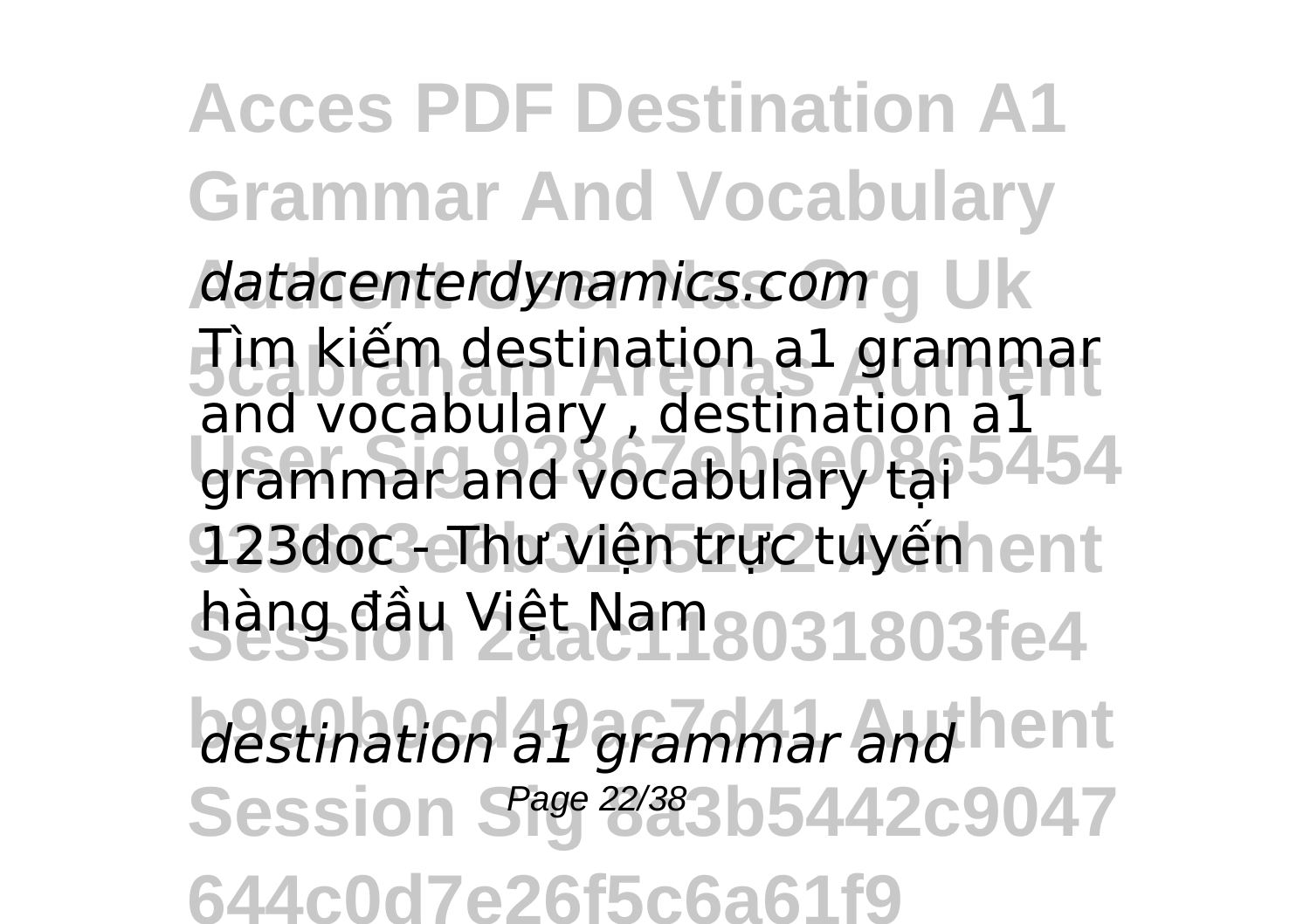**Acces PDF Destination A1 Grammar And Vocabulary Authent User Nas Org Uk** *vocabulary - 123doc* MACMILLAN 2008<br>Destination 21 november Authent **Grammar.and.Vocabulary 316p 54 935603e6b3105252 Authent Session 2aac118031803fe4** *(PDF) MACMILLAN 2008* **b990b0cd49ac7d41 Authent** *Grammar.and ...* Session S<sup>age 23/38</sup>3b5442c9047 **644c0d7e26f5c6a61f9** Destination.C1.and.C2 *Destination.C1.and.C2*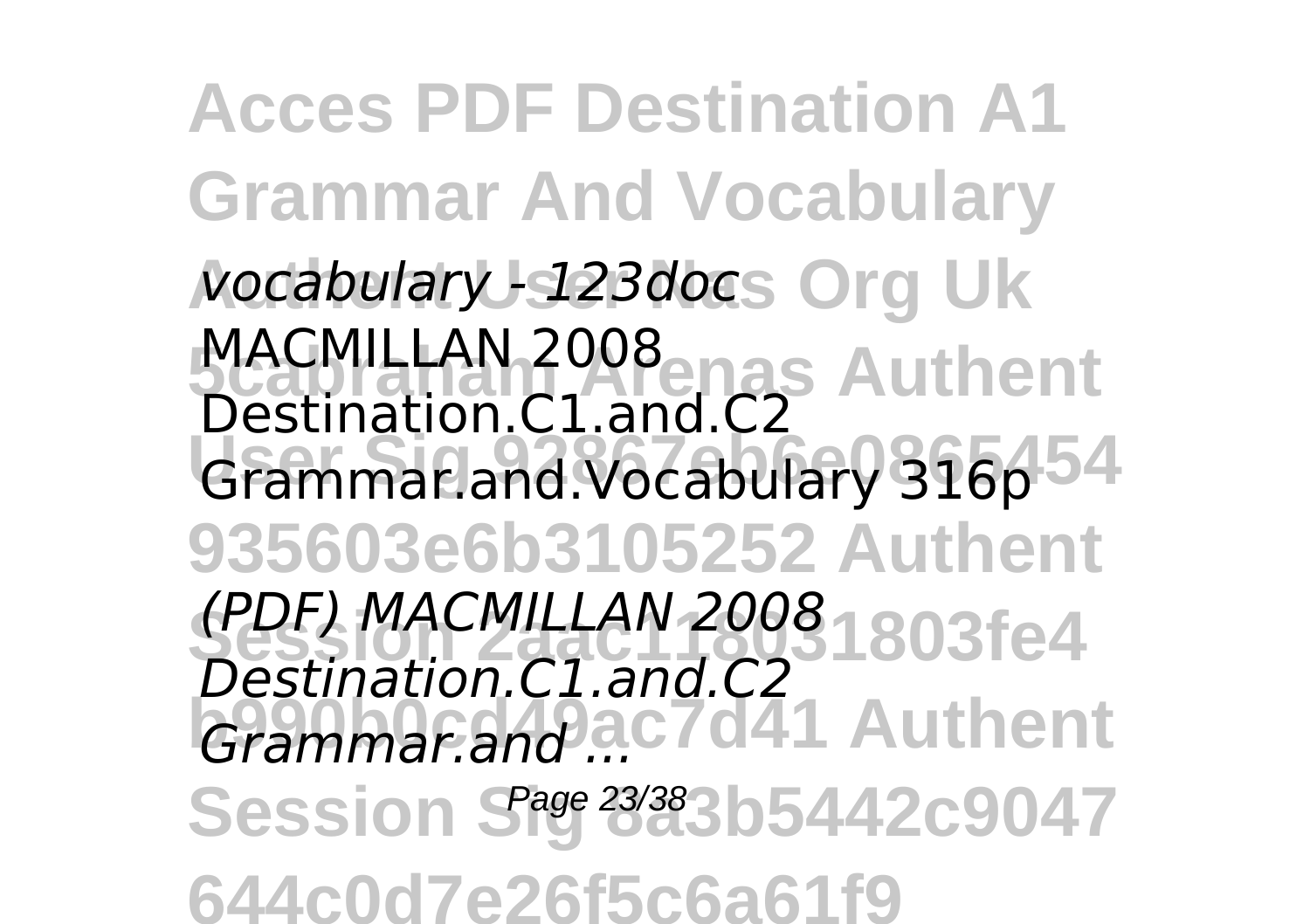**Acces PDF Destination A1 Grammar And Vocabulary Aign in. Destination B1 Grammar** and Vocabulary with Answerhent **User Sig 92867eb6e0865454 Destination B1 Grammar and ent Session 2aac118031803fe4** *Vocabulary with Answer key.pdf* **bestination 82 Grammar and nent** Session S<sup>age 24/38</sup>3b5442c9047 **644c0d7e26f5c6a61f9** key.pdf - Google Drive. Sign in *...* Destination B2 Grammar and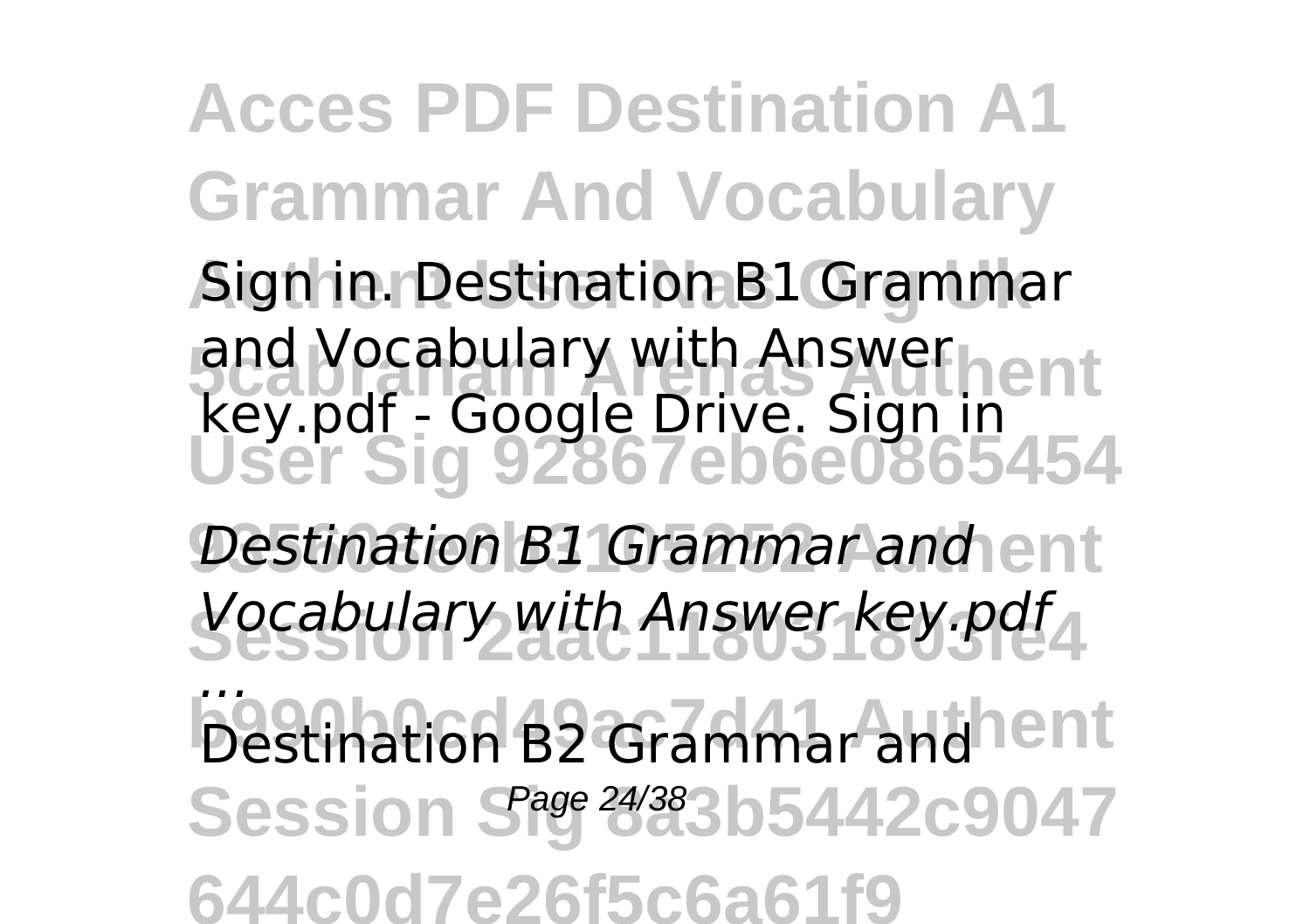**Acces PDF Destination A1 Grammar And Vocabulary** Vocabulary with Answer key.pdf. **Destination B2 Grammar and Article User Signal State 67**eb6e0865454 **935603e6b3105252 Authent Destination B2 Grammar and<br>***Vessives with Anguar Lead* **b990b0cd49ac7d41 Authent** Session S<sup>age 25/38</sup>3b5442c9047 **644c0d7e26f5c6a61f9** Destination B2 Grammar and Vocabulary with Answer key.pdf. Sign In. Details ... *Vocabulary with Answer key.pdf ...*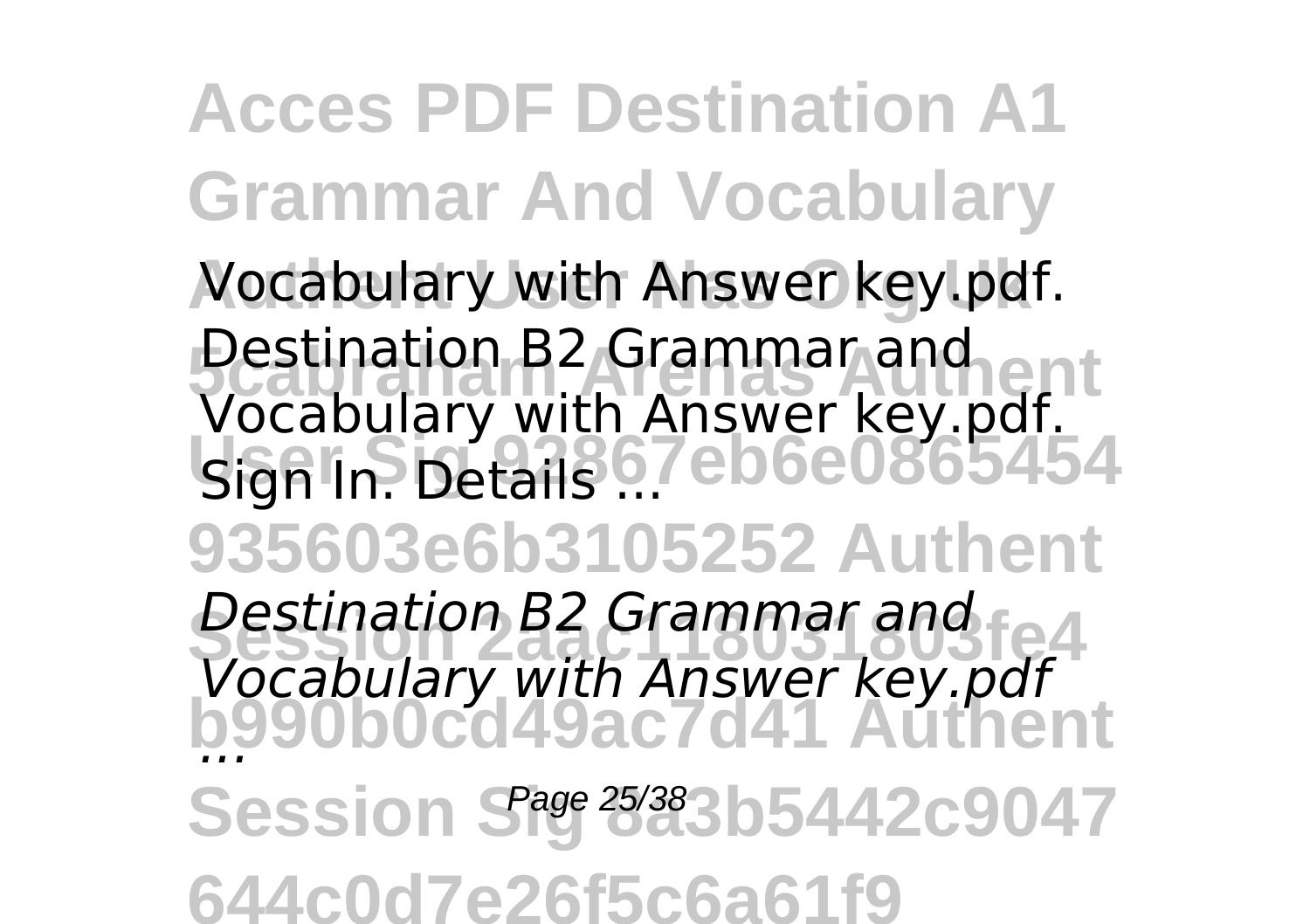**Acces PDF Destination A1 Grammar And Vocabulary Aron bộ Destination B1, B2 và k 5cabraham Arenas Authent** C1+C2 [Vocabulary and tìm cho mình nguồn tài liệu phục <sup>4</sup> vụ cho việc từ học Vocabulary & t Grammar theo từng chủ đề sát<br>Với đề thị IELTC nhất thì **bestination B1, B2 và C1+C2hent** Session S<sup>age 26/38</sup>3b5442c9047 **644c0d7e26f5c6a61f9** Grammar] Chia sẻ Nếu bạn đang với đề thi IELTS nhất thì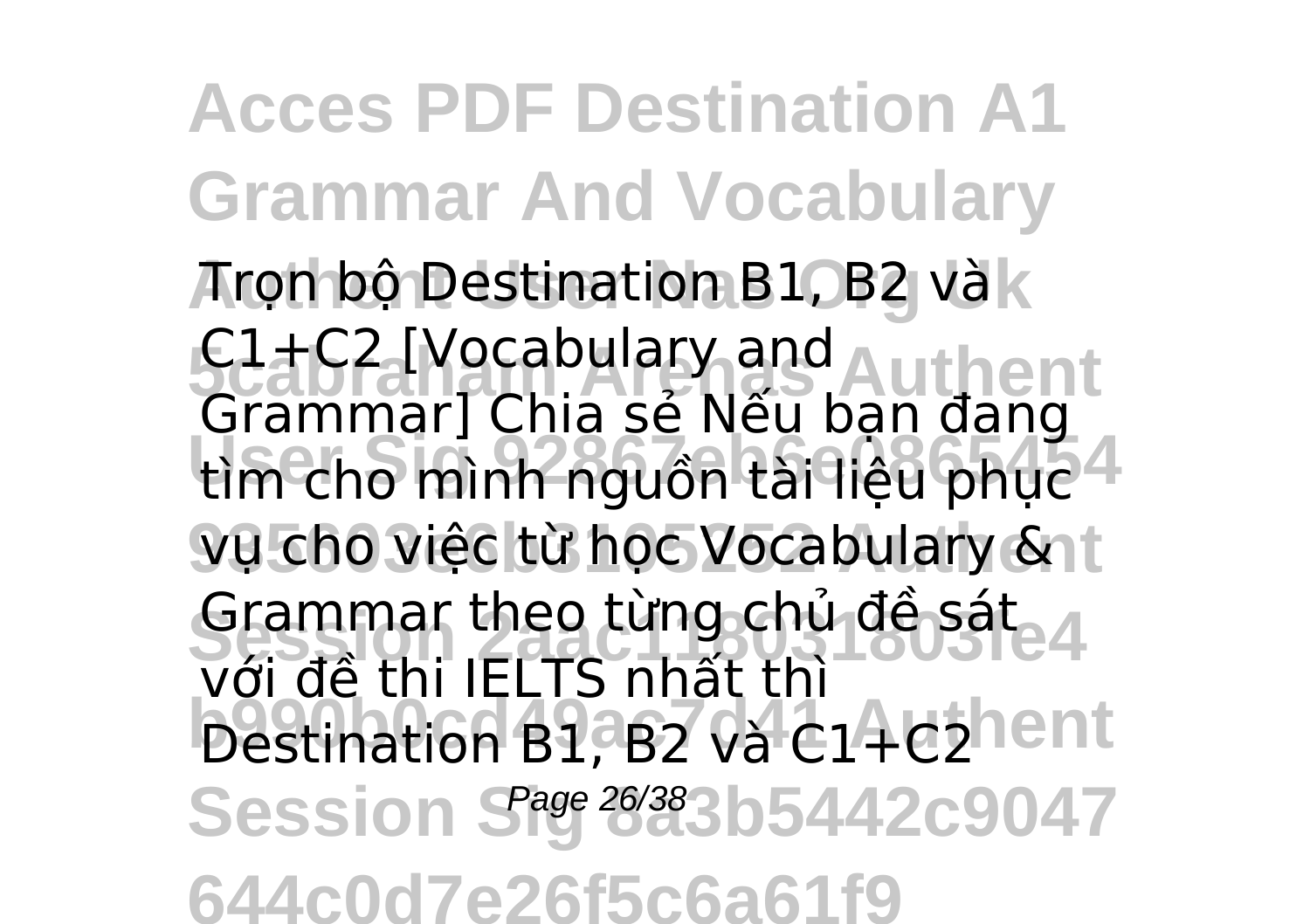**Acces PDF Destination A1 Grammar And Vocabulary** chính <del>l</del>à những cuốn sách mà bạn *5***ền tìm.**<br>Arenas Authent **User Sig 92867eb6e0865454** *Trọn bộ Destination B1, B2 và* **935603e6b3105252 Authent** *C1+C2 [Vocabulary and* **Session 2aac118031803fe4** *Grammar]* Macmillan B1, B2, C1, C2 – The Int Session S<sup>age 27/38</sup>3b5442c9047 **644c0d7e26f5c6a61f9** Free Download Destination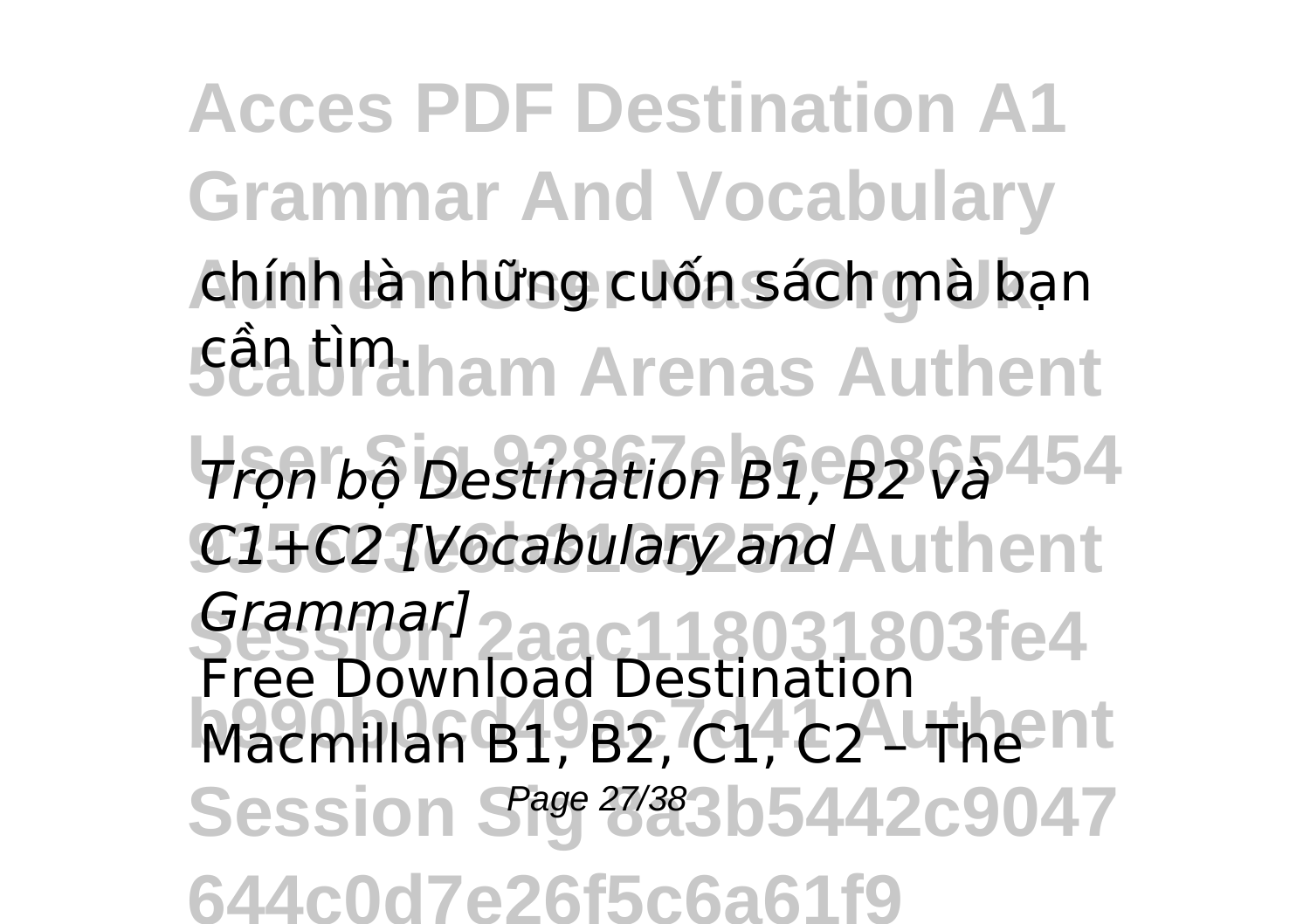**Acces PDF Destination A1 Grammar And Vocabulary** best Grammar practice series.k (Links to download at the end of<br>the post) A modern, three-level **User Sig 92867eb6e0865454** series focusing on vocabulary and grammar. The up-to-date uthent syllabuses are based on the B1, 4 **believe** by the contribution of the discretion of the internal practice books for the internal product of the internal product of the internal product of the internal product of the internal product of the internal produc Session S<sup>age 28/38</sup>3b5442c9047 **644c0d7e26f5c6a61f9** (Links to download at the end of B2, C1-C2 levels. These are the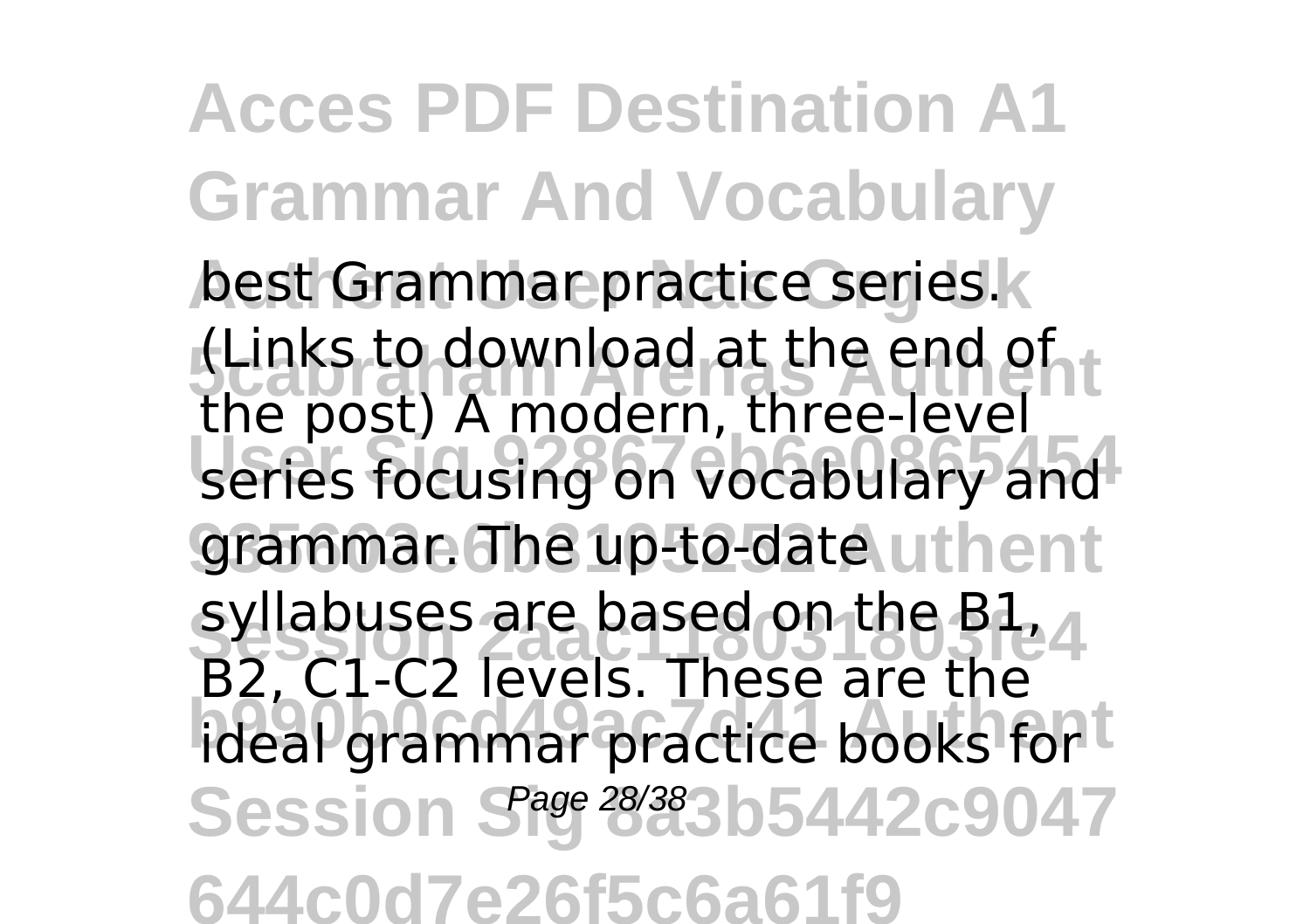**Acces PDF Destination A1 Grammar And Vocabulary** students preparing for their Uk **5camFaham Arenas Authent User Sig 92867eb6e0865454** *Free Download Destination Macmillan B1, B2, C1, C2*, uthent Destination B1 Grammar and fe4 **b990b0cd49ac7d41 Authent** Session S<sup>age 29/38</sup>3b5442c9047 **644c0d7e26f5c6a61f9** Vocabulary with Answer key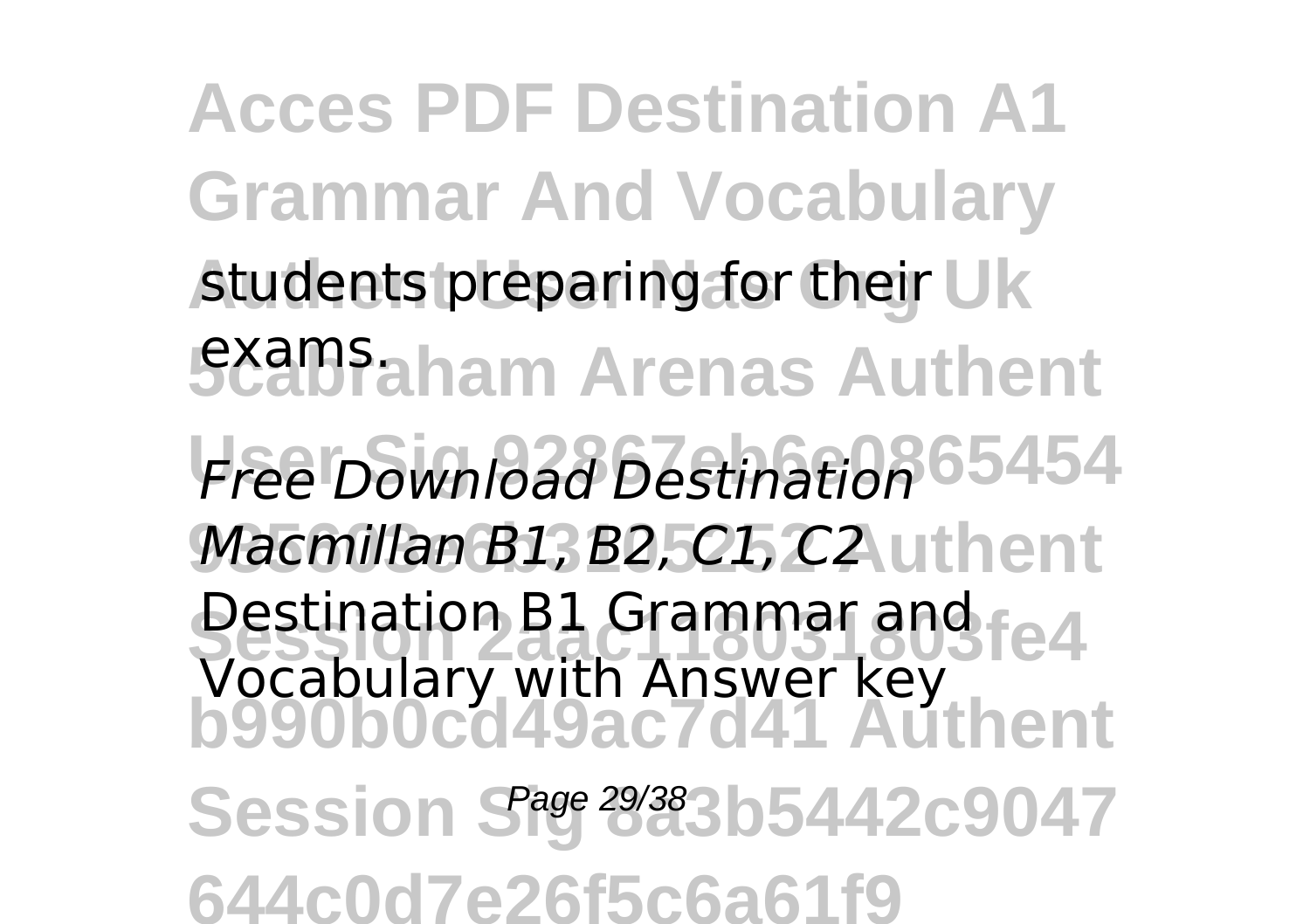**Acces PDF Destination A1 Grammar And Vocabulary Authent User Nas Org Uk** *(PDF) Destination B1 Grammar and Vocabulary with Answer ...***<br>The View destination of average** and vocabulary , destination a1<sup>54</sup> grammar and vocabulary tại hent 123doc - Thư viện trực tuyến<br>123doc - Thư việt Name Cromposite 1 body and the hair branch Authent Session S<sup>age 30/38</sup>3b5442c9047 **644c0d7e26f5c6a61f9** Tìm kiếm destination a1 grammar hàng đầu Việt Nam Grammar A1 -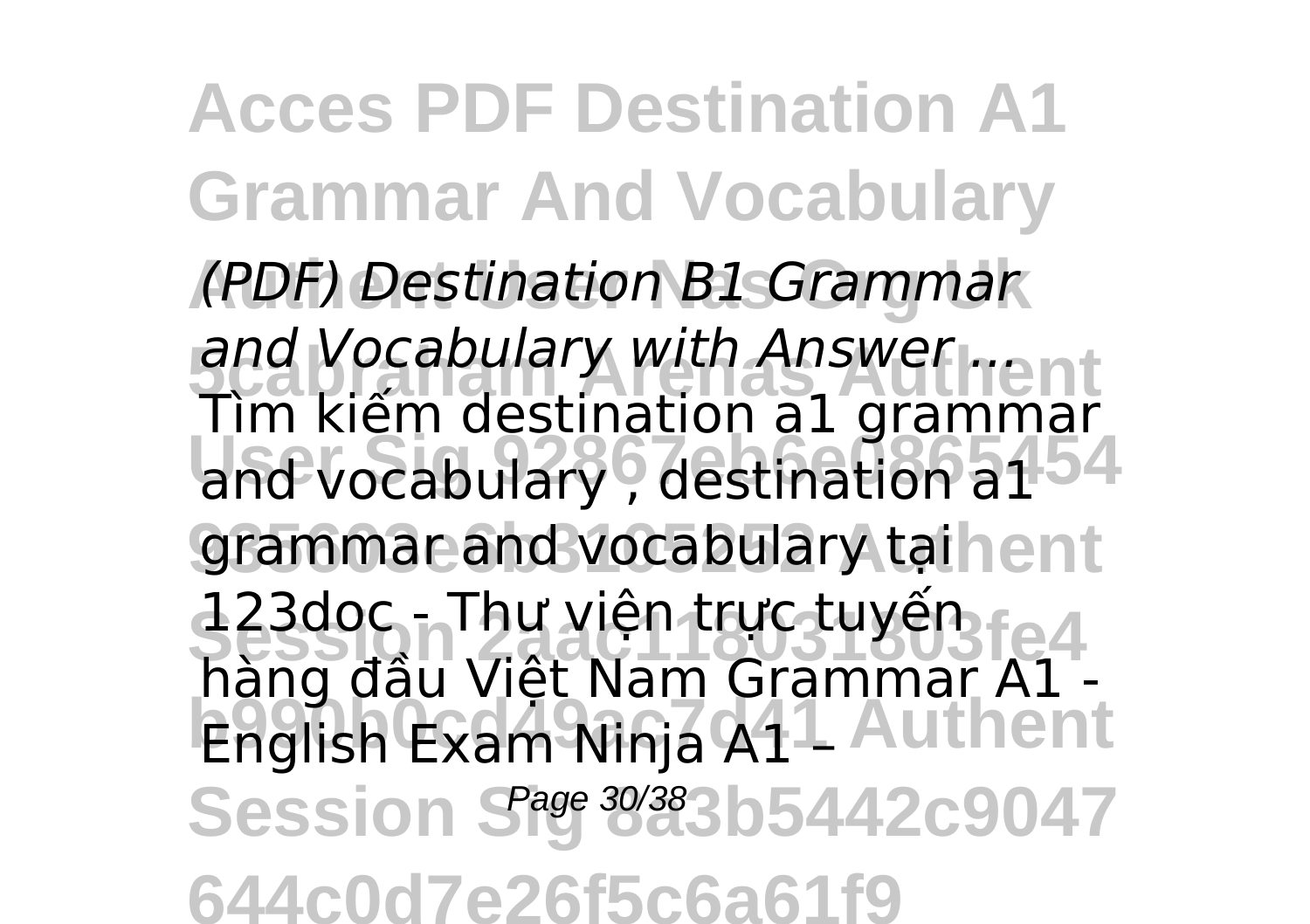**Acces PDF Destination A1 Grammar And Vocabulary Elementary A2 - Pre-intermediate 51** – Intermediate B1+ – Upper-**User Sig 92867eb6e0865454 Destination A1 A2 Grammar And t Session 2aac118031803fe4** *Vocabulary* **bestimation of a constraining and** Session S<sup>age 31/38</sup>3b5442c9047 **644c0d7e26f5c6a61f9** intermediate B2 – Pre-advanced. Destination c1 & c2 grammar and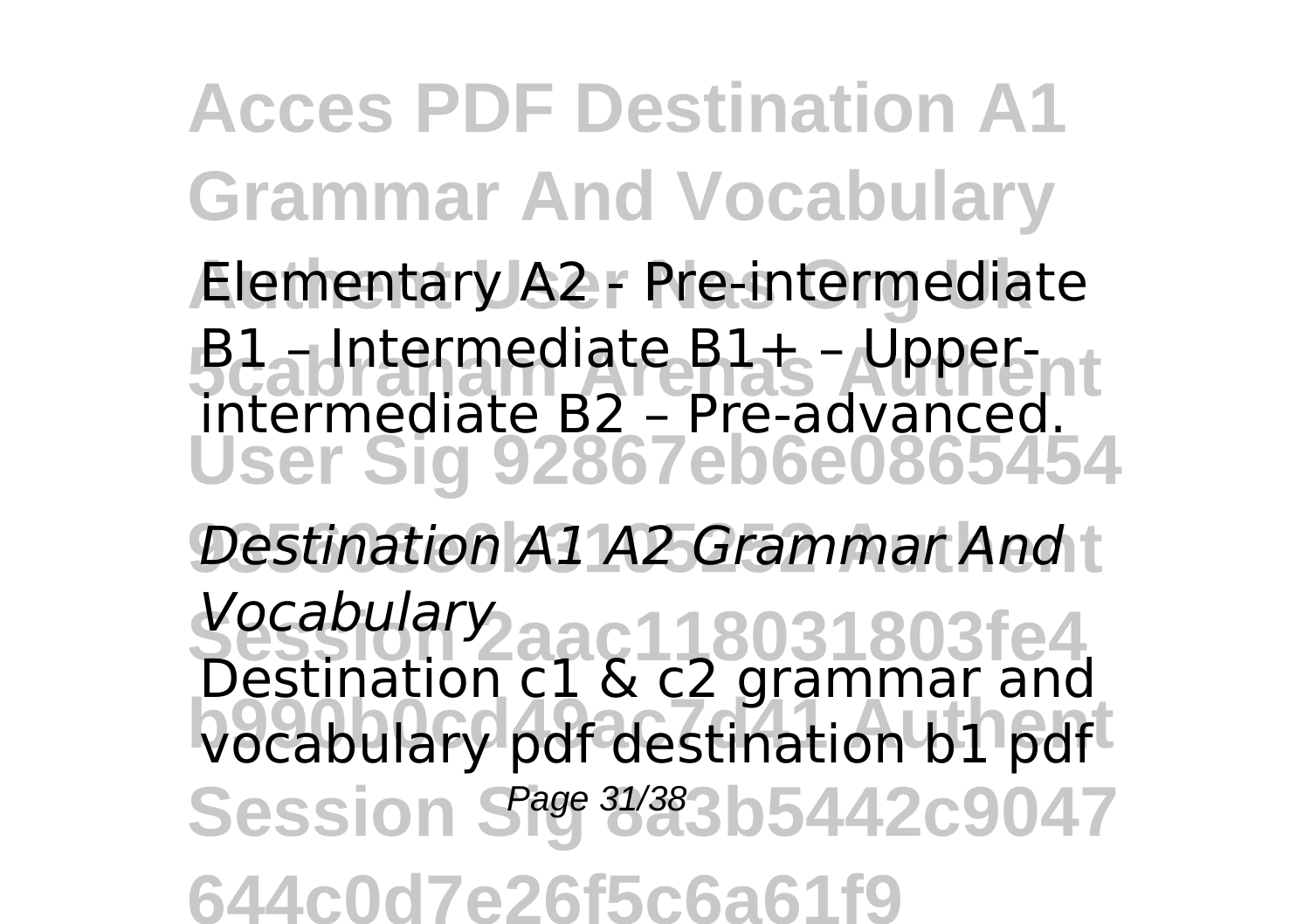**Acces PDF Destination A1 Grammar And Vocabulary** destination b2 pdf destination a1 **5cabraham Arenas Authent** & a2 grammar and vocabulary par destination a1 grammar and 5454 vocabulary destination a2uthent grammar and vocabulary pdf describing places vocabulary list<sup>1</sup> Session S<sup>age 32/38</sup>3b5442c9047 **644c0d7e26f5c6a61f9** pdf destination a1 a2 pdf destination b2 teachers book pdf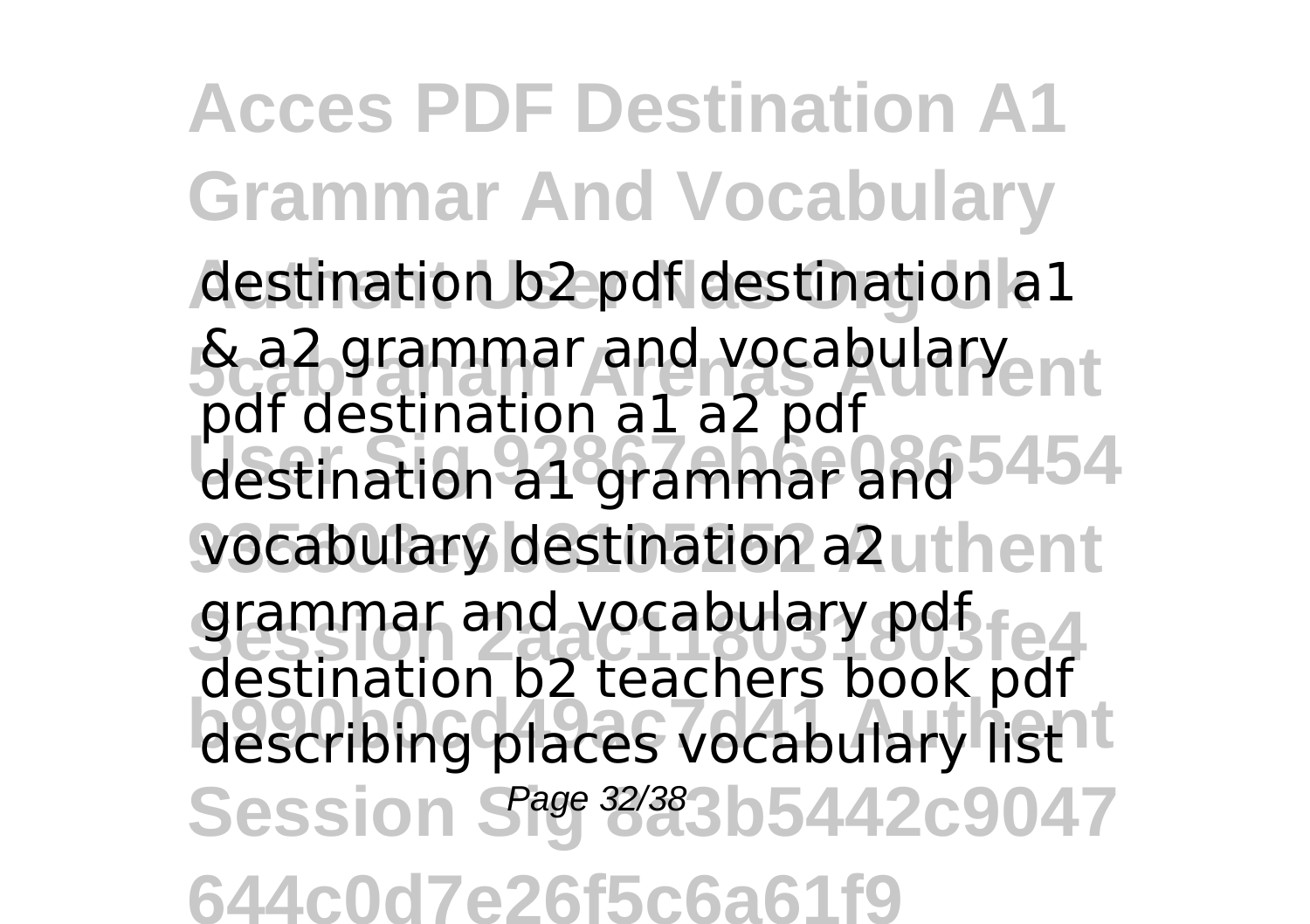**Acces PDF Destination A1 Grammar And Vocabulary Authent User Nas Org Uk** places in a city worksheet places in town vocabulary list of public **User Sig 92867eb6e0865454 Destinations Grammar and thent Session 2aac118031803fe4** *Vocabulary | English Audio Book* **bestimation** Authorized and a CD. Session S<sup>age 33/38</sup>3b5442c9047 **644c0d7e26f5c6a61f9** places vocabulary places in ... Destination A1 A2 Grammar And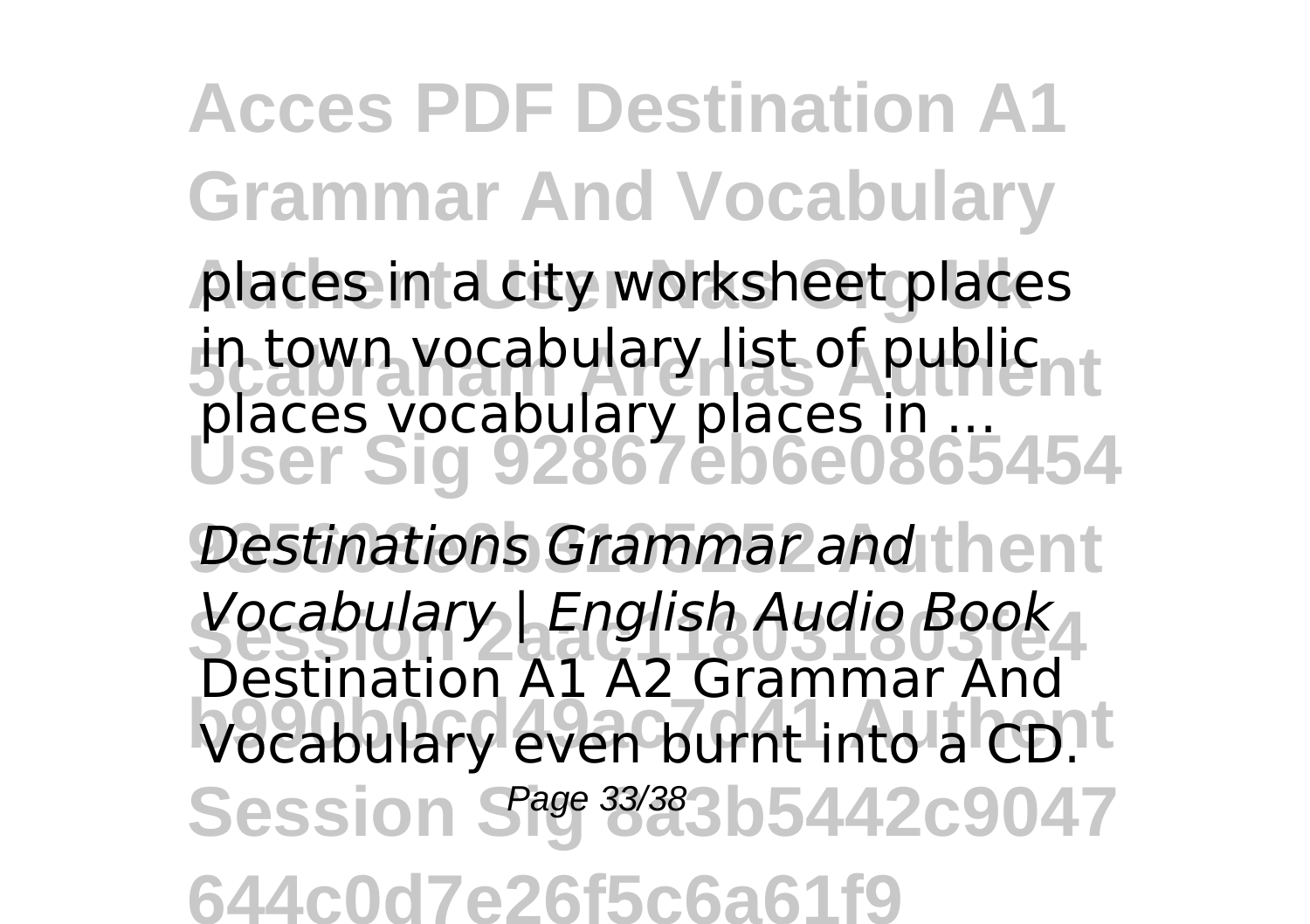**Acces PDF Destination A1 Grammar And Vocabulary The collections also include Uk 5cabraham Arenas Authent** classic literature and books that Grammar And Download<sup>0865454</sup> Destination A1 A2 Grammar And t Vocabulary - CTSNet book pdf<br>*Leo alamned* lighter road police here in PDF. Read online Authent Session S<sup>age 34/38</sup>3b5442c9047 **644c0d7e26f5c6a61f9** are obsolete. Destination A1 A2 free download link or read online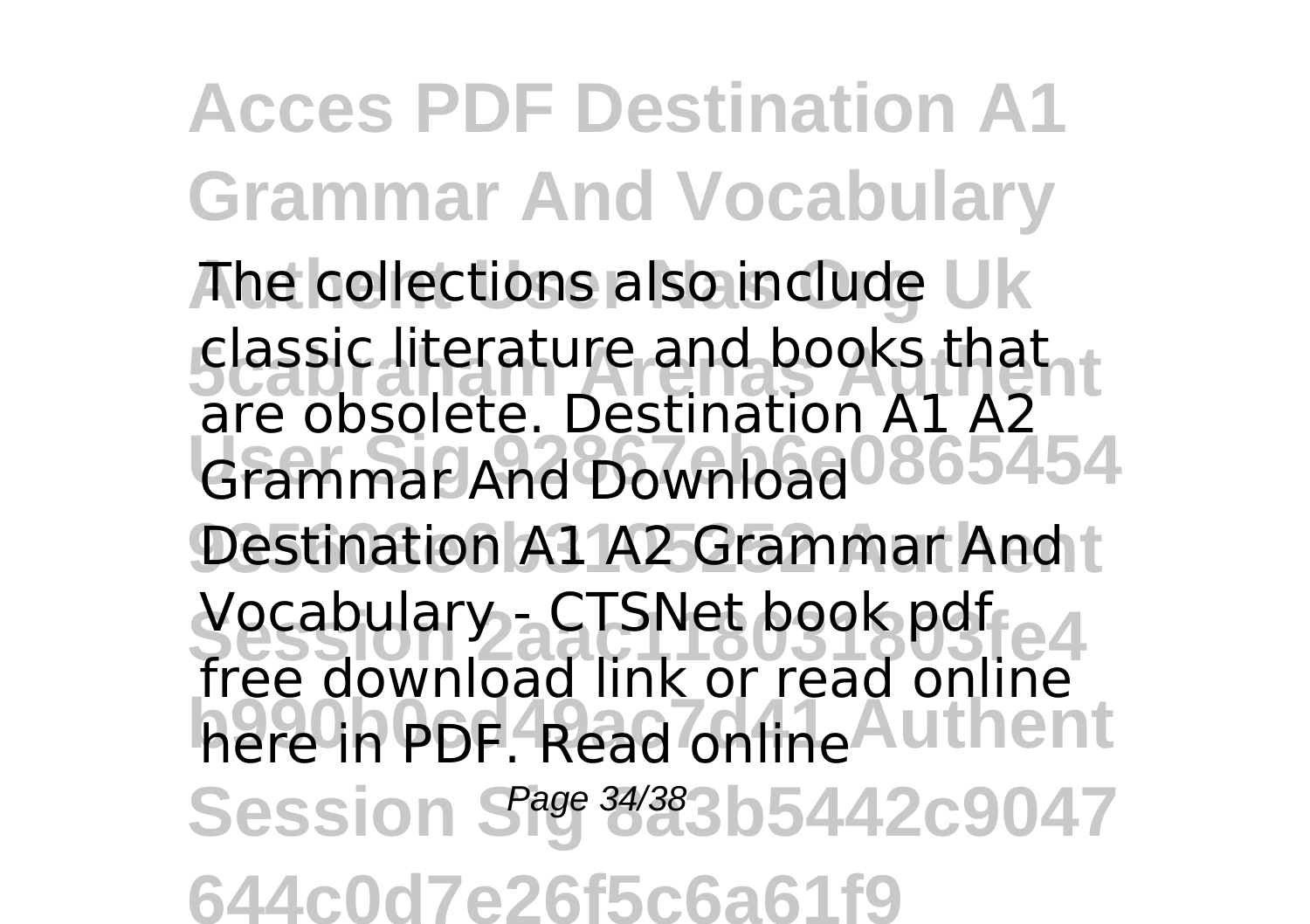**Acces PDF Destination A1 Grammar And Vocabulary Destination A1 A2 Grammar And 5cabraham Arenas Authent** Vocabulary - CTSNet Page 5/26 **User Sig 92867eb6e0865454** *Destination A1 A2 Grammar And* **935603e6b3105252 Authent** *Vocabulary* Destination B1. Grammar and <sub>180</sub>3fe4 **beeberally with dilence resp.**<br>Editorial Macmillan. Malcolm hent Session S<sup>age 35/38</sup>3b5442c9047 **644c0d7e26f5c6a61f9** vocabulary with answer key.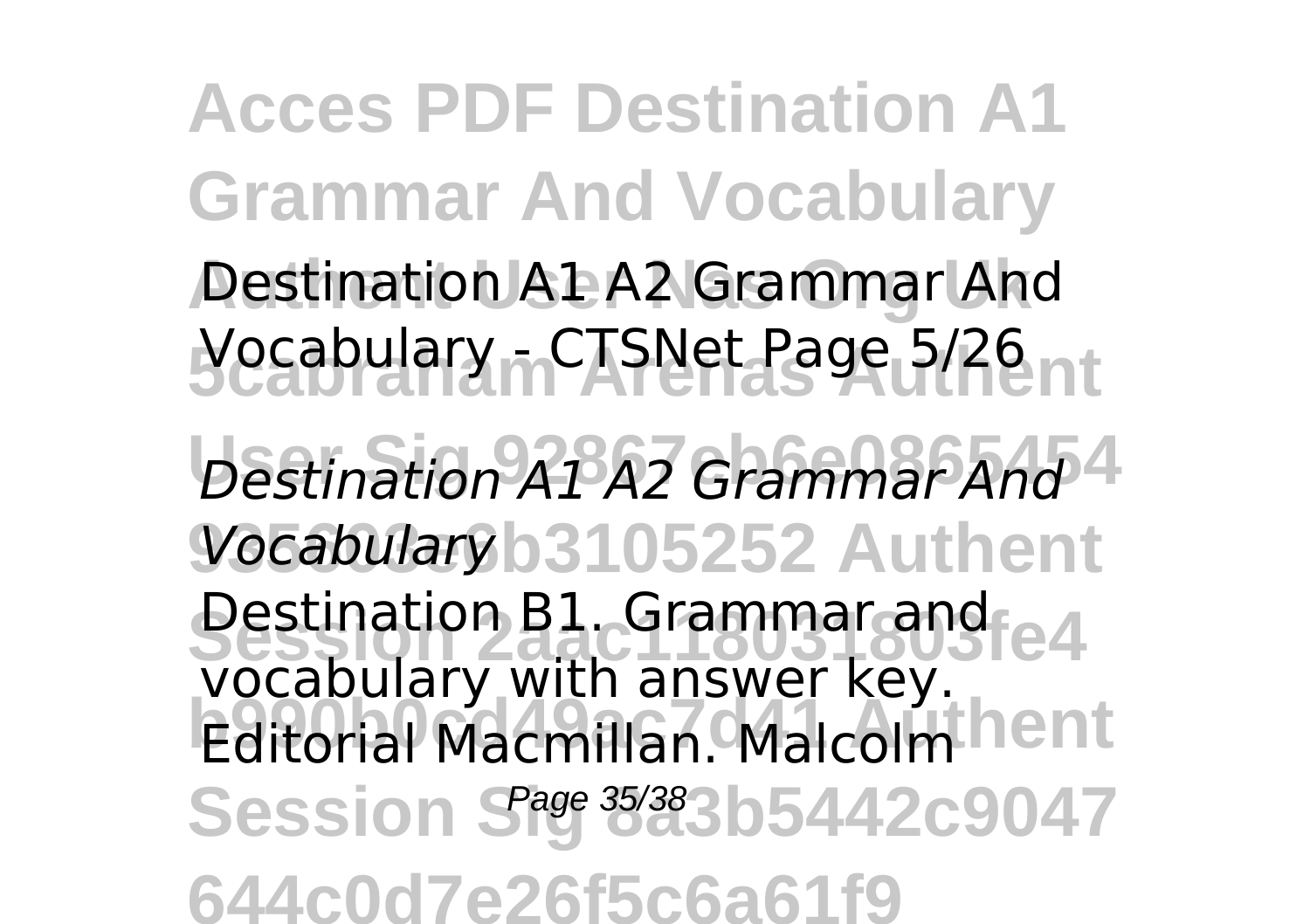**Acces PDF Destination A1 Grammar And Vocabulary** Mann and Steve Taylore-knowles. **5cabraham Arenas Authent User Sig 92867eb6e0865454 935603e6b3105252 Authent** Từ khóa: destination b2 grammar and vocabulary destination b2<br>and vocabulary destruction b2 **b** answer key pdf destination b2 ent Session S<sup>age 36/38</sup>3b5442c9047 **644c0d7e26f5c6a61f9** *Destination b1 with answer key MacMillan* grammar and vocabulary with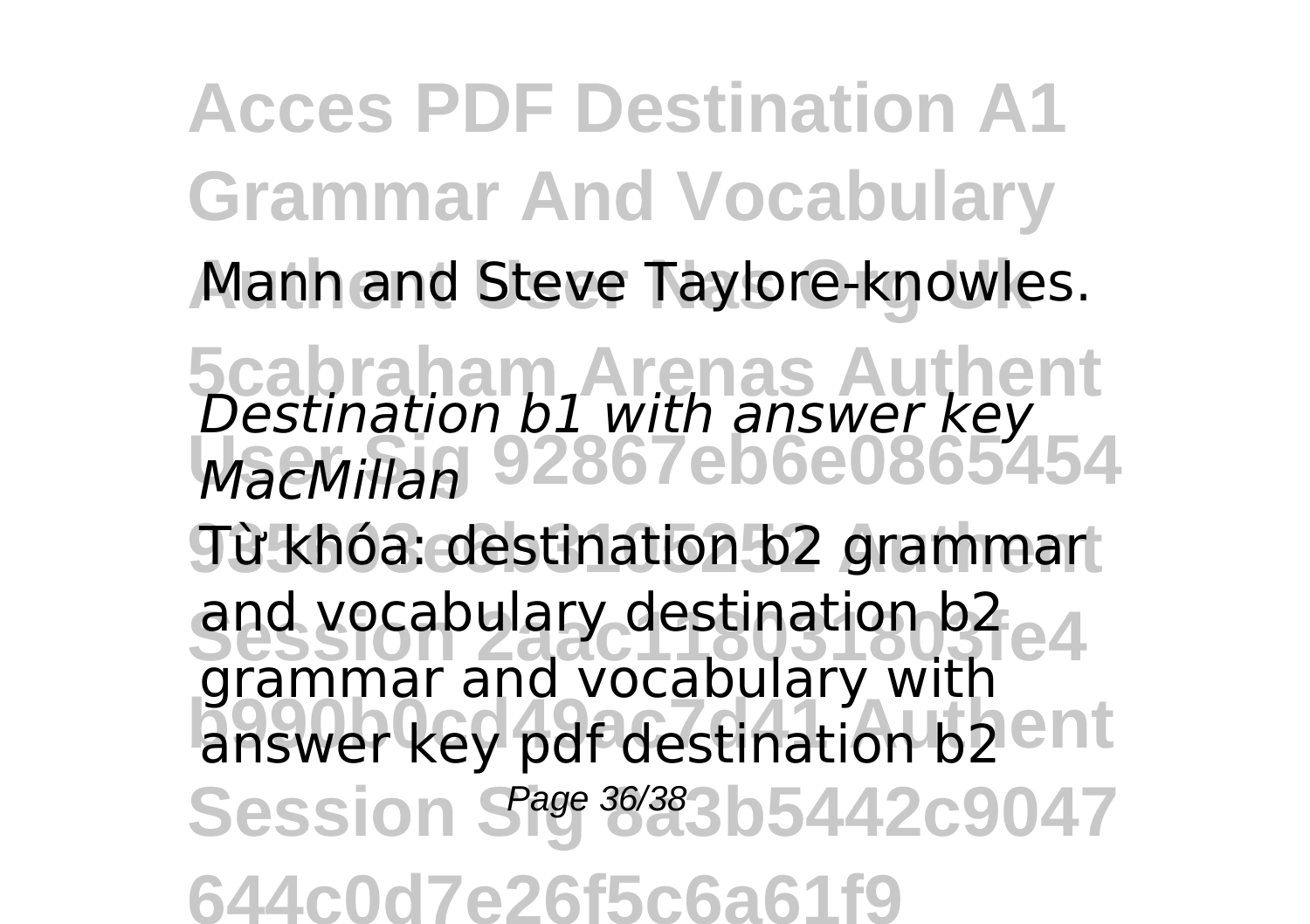**Acces PDF Destination A1 Grammar And Vocabulary** grammar and vocabulary with k answer key free destinaton b2<sub>ent</sub> destination a1 grammar and 5454 vocabulary destination grammant and vocabulary with answer key **be be and conditional conditions** Session S<sup>age 37/38</sup>3b5442c9047 **644c0d7e26f5c6a61f9** grammar and vocabulary b1 b2 c1 and c2 destination c1 c2